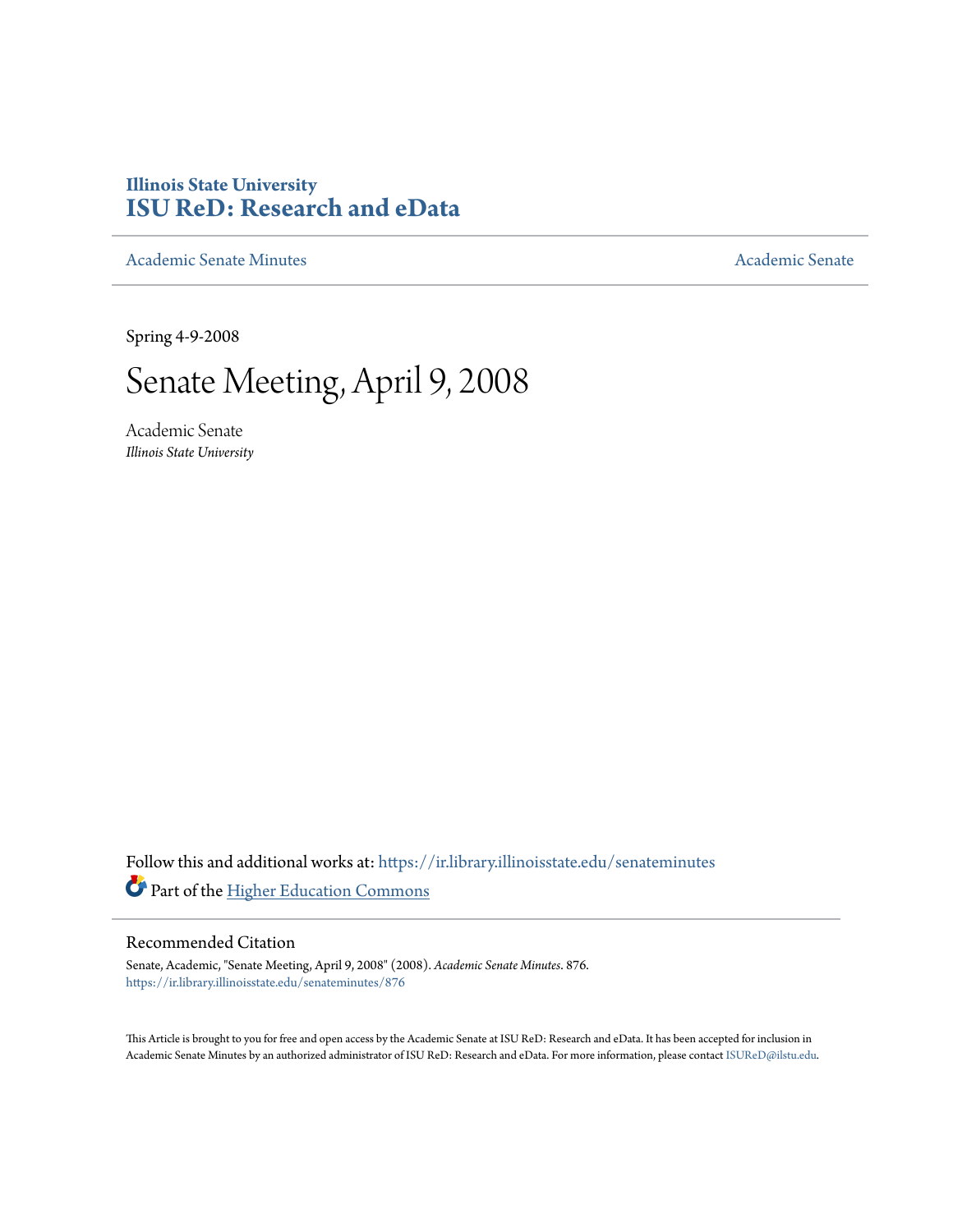# **Academic Senate Minutes Wednesday, April 9, 2008 (Approved)**

*Call to Order* Senate Chairperson Dan Holland called the meeting to order.

*Roll Call* Senate Secretary called the roll and declared a quorum. *Attendance and Motions*

#### *President Bowman's Remarks*

**President Bowman:** As a foreground to the state budget discussion, we had our Senate Appropriation Hearing last week and had a good audience with the Higher Education Committee. They are very complimentary about our progress and very sympathetic to the funding situation since 2002. It was clear that they are concerned about three things, one being the huge drop in our operating appropriation, or GRF appropriation, since 2002. Secondly, they are concerned about rising tuition rates, but they place the blame squarely where it belongs and that is that it is a result of declining state support. Thirdly, they had lots of question about deferred maintenance and the condition of our buildings. Our growing backlog of deferred maintenance is probably well beyond \$450 million and that was a couple of years ago. State finances, as you know, are tight right now. The economy is slowing; tax receipts for the state are also slowing, although they are running about \$500 million ahead of where they were last year, so the state is actually taking in more dollars than it did last year. Unfortunately, like many homes, it is spending more than it is taking in.

The current issue, in addition to all of the political posturing, really is a short-term cash flow issue. The state, depending on whose estimate you believe, is about \$800 million in debt and needs to cover that gap by June 30. In many years, that is a routine issue handled by sweeping some accounts, balancing the books and moving on into the next fiscal year. Because of the tension between the Governor's Office and the General Assembly, particularly the leaders of the Assembly, that process is not going well, so you see universities and all kinds of groups sort of being placed on the table and used as leverage with members of the General Assembly. I would like to assure you that there is just a great deal of political posturing; our budget is sound; we have a great deal of support in the General Assembly. While it sounds like gloom and doom in the press, I think that we need to take a deep breath and let this process play out. We are certainly watching it very closely.

The state's cash flow problems have had a direct impact on the campus. You have heard us talk about Veterans Grants and the fact that \$600,000 from last year has not been reimbursed. This year, \$1 million has not been reimbursed. We certainly are supportive of veterans on campuses and that will never change. The state should make those payments on their behalf. If it doesn't, we certainly are not going to ask those students to leave. It's another cost that the university has to absorb and the money has to come from somewhere.

I was in Washington last week at a meeting of the American Council of State Colleges and Universities. I am the Illinois representative to the national group and I was able to hear firsthand from other presidents about the situations in their states. It was no surprise that there are a great many states in the same situation that we are in, although there were some bright spots. Ohio is one; the governor has made higher education a priority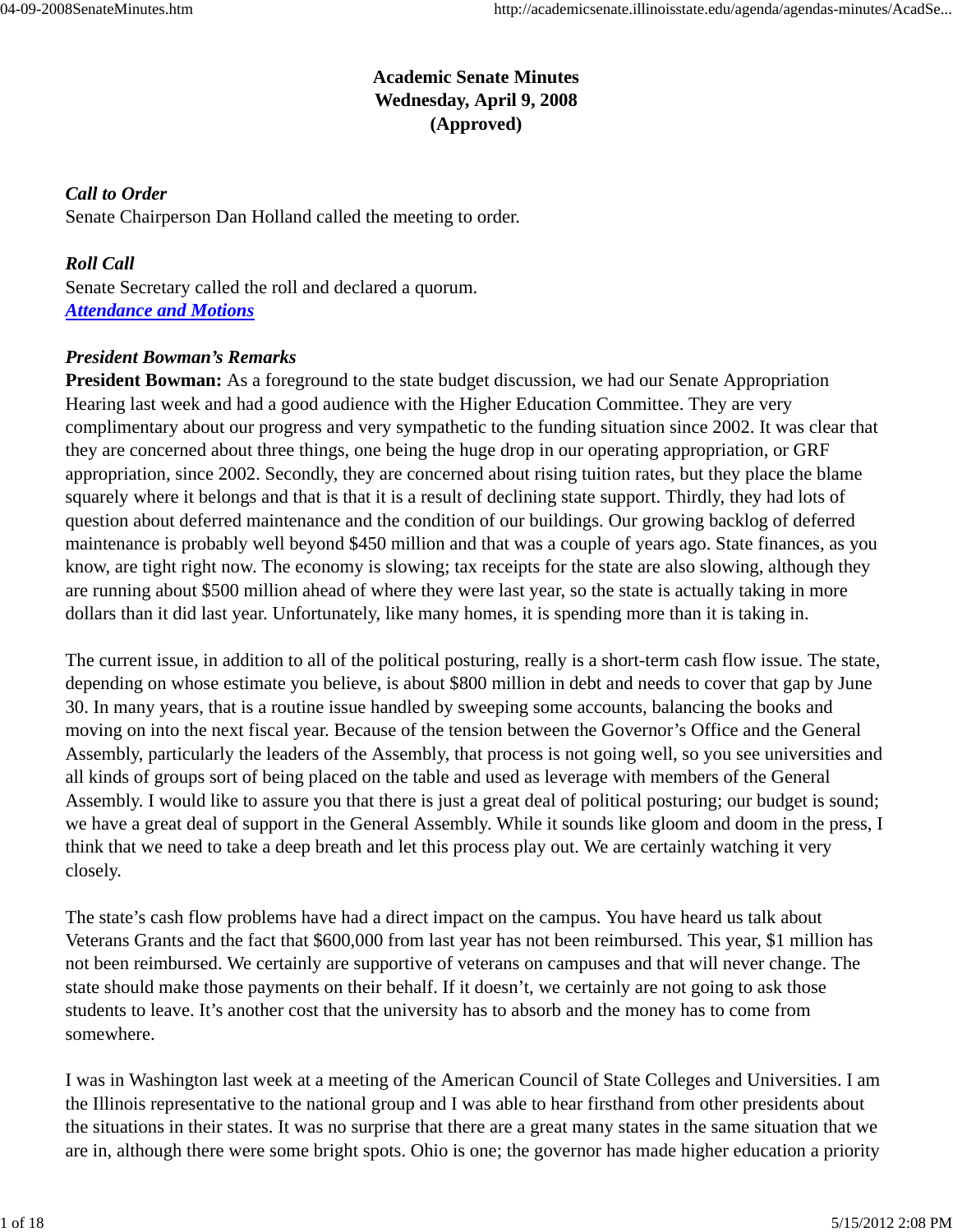despite declining state revenues and some good things are likely to happen. Certainly, New York's former governor was ready to invest a very large amount of money in higher education and the presumption is that the individual who is taking his place will carry that plan forward.

One other Springfield issue is House Bill 4380, which is a bill that we are trying to influence. It is a bill that would require universities to buy equipment that would control illegal downloading. We certainly support reigning in that use of the network. Unfortunately, the systems that are commercially available are not very effective and actually cause problems with legitimate network traffic. We have made our concerns known to David Miller, the Chairperson of the House Appropriations Committee. It was his amendment that concerned us. We have a personal relationship with him and we think that we will be able to prevail.

I want to compliment the College of Education and the College of Fine Arts for their graduate programs being ranked in *U.S. News and World Report*. That is another external validation of the work that is going on here on the campus. The fundraising so far this year is going very well. To date, \$7.2 million in cash has been raised and we are on track to raise nearly \$10 million in this fiscal year. Our long-term goal is to raise between \$7 million and \$10 million, get to \$10 million and then take it to \$15 million. This is a huge step forward for us. I think that we are getting better at it and we have a very good staff that has been especially productive this year.

Finally, I want to compliment the students who won the elections last week. We have a new Student Body President, Ted Mason, and a new Student Trustee, Geno Bagnuolo. We look forward to working with them in the next year.

**Senator Horstein**: I was on the committee that originally established the Digital Citizens Project and I was wondering if that had any weight on the House bill you referred to.

**President Bowman**: It did; in fact, we submitted data from that project to support our position. The data is very compelling. Another piece of information that they were not aware of was that college students using university networks are responsible for only about 3% of the illegal downloading that occurs across the country. We are an easy target, but we are not the group that is responsible for the largest share of that.

**Senator Wang**: Do you expect a budget cut in the forthcoming fiscal year? If you do, how much do you expect that will be?

**President Bowman**: I don't expect a cut this fiscal year. Next year is a big question mark. There is so much at play right that it is virtually impossible to predict, but I believe that we will go into the next fiscal year whole, with this year's budget going forward. That's not a great scenario, but it is certainly one that we have had to live with for the last couple of years.

# *Approval of Minutes of March 26, 2008*

**Motion XXXIX-61:** Senator Stewart, seconded by Senator Griswald, to approve the Senate Minutes of March 26, 2008. The minutes were unanimously approved.

# *Presentation: Green Team Update (Chuck Scott, Director of Facilities Management)*

**Chuck Scott, Director of Facilities Management:** We appreciate the opportunity to provide this annual report on the Green Team to the Academic Senate. I am pleased to announce that it has been eight years that the Green Team has been in existence. We, as a campus, can be very proud of our increased recycling, our reduced energy consumption, and, certainly, our overall reduced waste generation. There are two people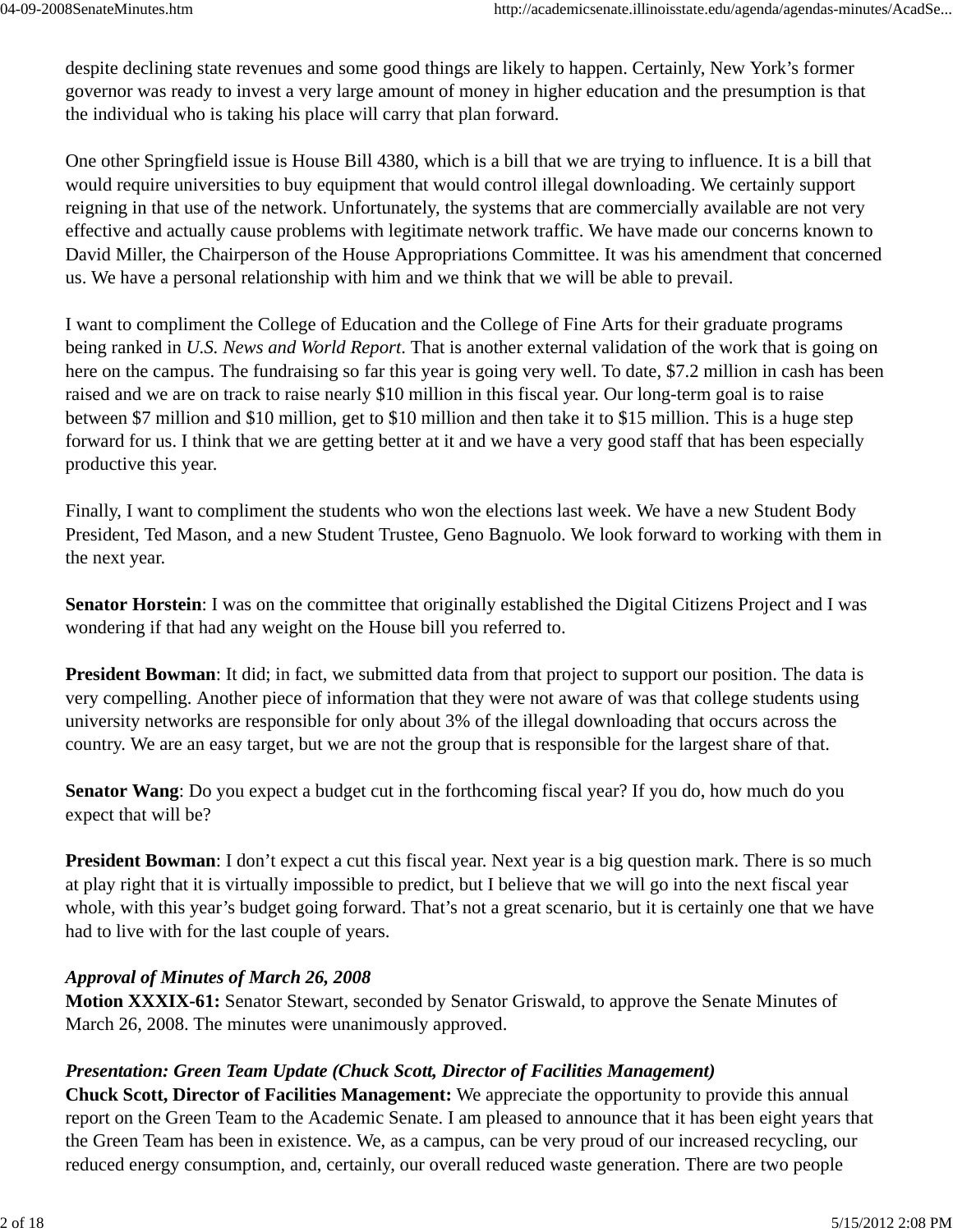joining me this evening. With the approval of President Bowman, this year we were able to hire a Sustainability Coordinator, Enid Cardinal. She will provide an overview of what the Green Team's accomplishments have been this year and what are goals are for next year. Kevin Gaughan, a senior honor student, will provide you with an overview of the President's Climate Commitment.

**Enid Cardinal, Green Team Sustainability Coordinator:** When I came to speak to the Academic Senate in the fall, I gave you the United Nations' definition of sustainability. Since that time, the Green Team has adopted one that better fits our community: "Sustainability at Illinois State University is an evolving process, which enhances quality of life and meets economic, social and environmental needs of the present without comprising resources for future generations. At Illinois State University, this is accomplished through teaching, research, service and administrative efforts that benefit our various communities." It is a broad definition, as are our efforts within the Green Team.

For FY08, we received an Illinois Department of Commerce and Economic Opportunity Recycling Grant for \$60,000 to purchase a recycling truck and recycling bins. We have purchased several bins and there was actually money left over; we are awaiting approval to reallocate those funds to purchase additional bins for other areas of campus. In August, we hosted the Illinois Green Governing Coordinating Council Sustainable University Symposium. It was the first of its kind. This coming year, it will be hosted at the University of Illinois in Chicago. The Lieutenant Governor spoke at that event. We also joined the Association for Advancement of Sustainability in Higher Education. In February, we held our first business community sustainability group meeting. Last month, we became an Energy Star Partner, which is part of the commitment that we made through the Sustainability Compact, which President Bowman signed in 2006. Currently, we are working with the Communications Department, specifically, the Environmental Communications class. The students in the class are working on various campaign projects for us in the areas of energy and water conservation, transportation, recycling, purchasing and sustainable dining.

For more on the Green Team's history, please visit: http://www.greenteam.ilstu.edu/about/history.shtml. Other activities in which the Green Team is involved, as well its complete report (when it becomes available) may be found at: http://www.greenteam.ilstu.edu.

**Kevin Gaughan, Green Team Member**: I have been researching the different climate commitments that are available to universities and there are some exciting opportunities available. First, a "climate commitment" is an agreement or a contract to which an institution commits to reduce their carbon or greenhouse gas emissions by the amount they deem appropriate. Many universities have decided to create their own climate commitments, but there are many commitments already in place that universities can join, such as the Chicago Climate Exchange and the President's Climate Commitment.

The President's Climate Commitment is a particularly interesting option because it a commitment that is designed for and by universities. This commitment was launched in early 2007 and its goal is to get 1,000 universities to join by the year 2009. Over 500 universities have joined it already, including seven in Illinois, two of which are our peer institutions, the University of Illinois in Chicago and Chicago State University. When a university joins this commitment, they make an agreement to reduce their greenhouse gas emissions by 80% by the year 2050. This is in line with what the Intergovernmental Panel on Climate has recognized as what society needs to do in order to avoid some of the catastrophic effects of global warming. Those who established the President's Climate Commitment believe that universities need to answer the social mandate to do something about global warming and to actually educate society on how to avoid the impacts. While universities, themselves, are achieving climate neutrality, they are also fostering knowledge and giving society the tools to help solve this problem.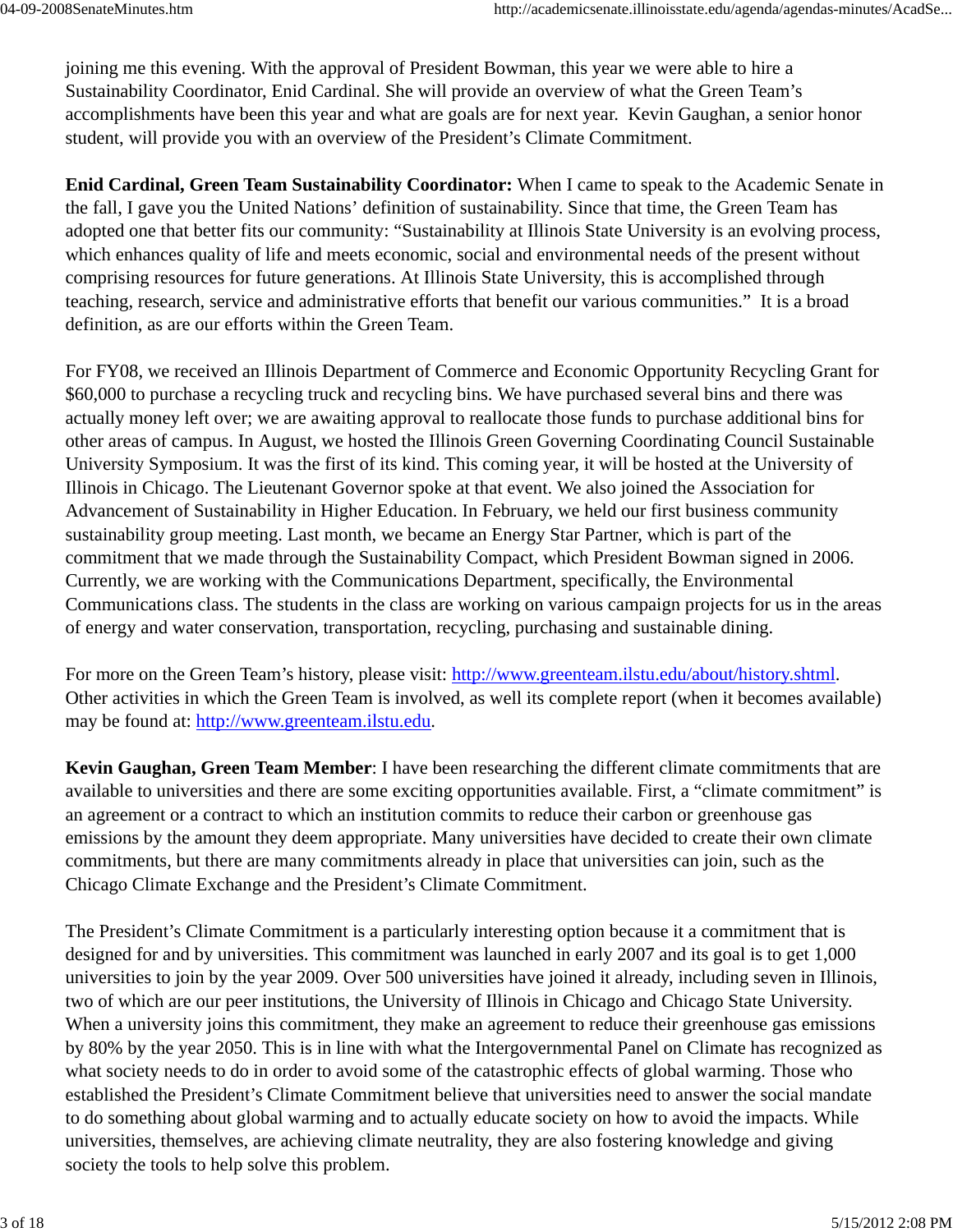The commitment requires a comprehensive plan with an oversight body, such as our Green Team. A greenhouse gas or carbon inventory must be completed. The President's Climate Commitment actually gives universities the tools to be able to accomplish that. They have a carbon calculator that is made available and students can actually do the inventories themselves. It's a simple process and it takes about a year to complete. Universities need to publish an institutional action plan which includes target dates by which to achieve the 80% reduction, how they are going to include this into their curriculum, what research they will be involved in, and how they are going to track their progress. Within two years of joining the commitment, universities need to have completed two of seven tangible actions. Illinois State University has already completed two of those actions. The action plan and progress need to be made public on the Association for the Advancement of Sustainability in Higher Education website.

You become eligible for the Clinton Climate Initiative when you register for the President's Climate Commitment. There is a lot of money available through the initiative. It is a \$5 billion partnership and it offers universities anywhere from \$5 million to \$150 million to help with retrofits within their buildings. There are also other grants available.

**Director Scott**: The Green Team has a relatively ambitious agenda and, after Kevin completes his research, the Green Team will deliberate in detail before we make our recommendations to the university's administration on the direction we should go in as it relates to the President's Climate Commitment.

For more on Illinois State University's commitment to sustainability, please visit: http://www.greenteam.ilstu.edu/initiatives/commitment.shtml or contact the Green Team at GreenTeam@IllinoisState.edu.

**Senator Borg:** In regard to the proposal that will go forth, to whom it will go, when will it be made and what are the methods of further communication with us, perhaps in advance of it being agreed to?

**Director Scott**: The Green Team is an advisory group that ultimately reports to the President and to the Senate. So, the proposal would come to this body and to the President's Office. As to when that will be accomplished, certainly it will be after we have those discussions, which I expect would occur over the summer months after Kevin has completed his research.

**Senator Borg**: I think that we would appreciate communication, perhaps by way of the Senate secretary, about the findings and perhaps take part in the discussions. I am sure that this would be of interest to the Senate early in the fall semester, which is typically when we have less of our Senate business to address.

**Senator Horstein**: With a 42-year commitment, who would typically be charged to see it through to the end?

**Mr. Gaughan**: That could be the Green Team or a separate oversight body. We have a lot of subcommittees through the Green Team, so it would be the oversight body that we decide upon.

**Senator Campbell**: The enthusiasm at the institutional level is obvious. I am wondering about what you are seeing in terms of responsiveness from the student body and the faculty.

**Ms. Cardinal**: There has been a significant increase in awareness, especially during our Focus the Nation Events. As students were trying to figure out Earth Day presentations, most of them were saying that they were very interested in finding out more information about what the university is doing regarding climate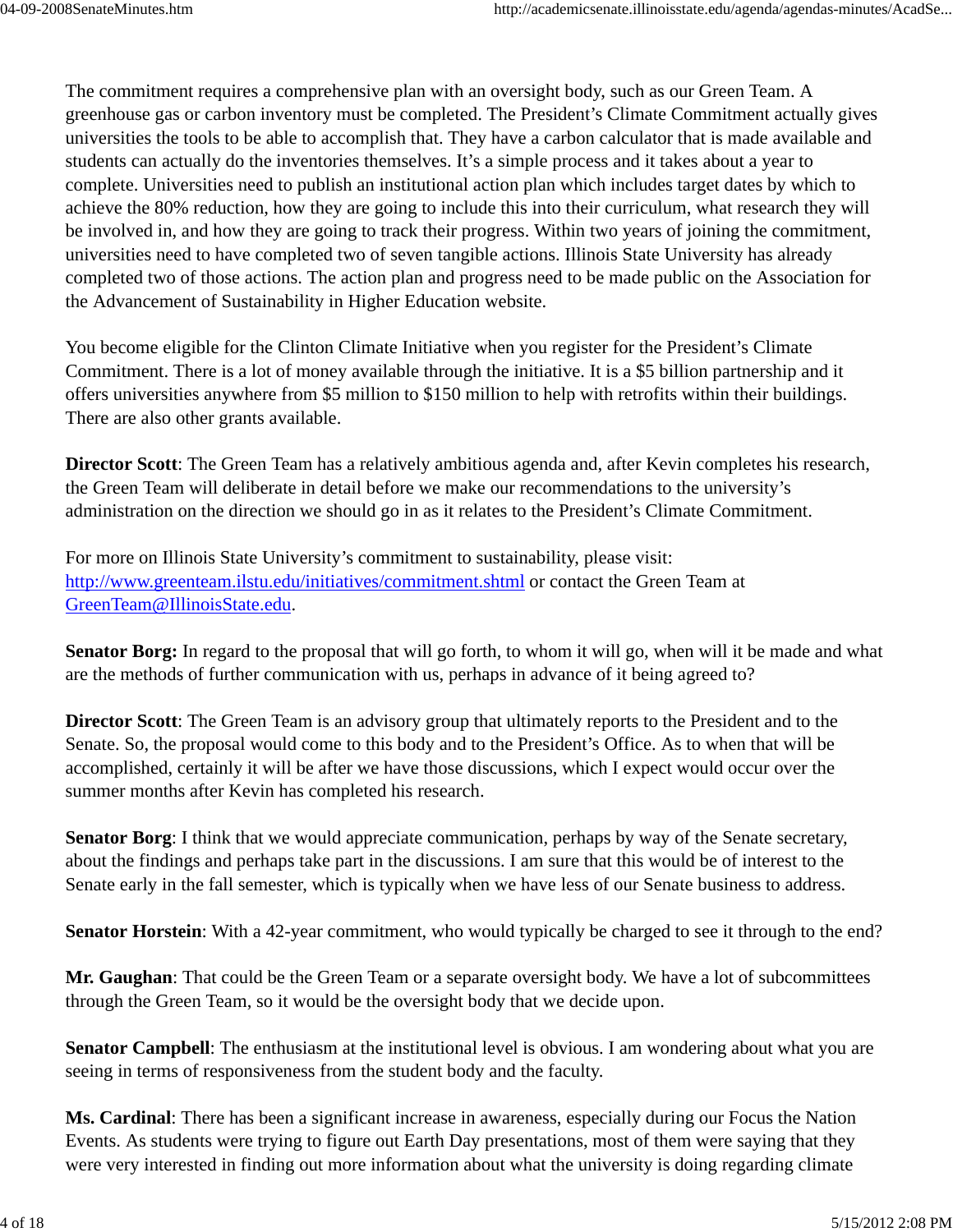change, what other people are doing, and what the issues actually are. Both of the student body parties that were running in the student government election had sustainability platforms.

**Senator Crowley**: Is the Green Team departmentally or collegially connected?

**Director Scott**: The Green Team was established in April of 2000. A group of administrators was appointed by the President's Office representing each of the vice presidential areas. The team continues to have representation from each VP area and there are also faculty and student members who have joined the team through their regular attendance of our monthly meetings.

**Senator Gifford:** How hard is it to get the money that is earmarked for green improvements?

**Mr. Gaughan**: The Clinton Climate Initiative is to add retrofits to the old buildings already on campus. A representative said that it is very easy to get the money once you sign up from the President's Climate Commitment. The details would have to be worked out, but he said that the money is available.

**Ms. Cardinal**: I spoke with the Lt. Governor's Office. They have also been having conversations with the Clinton Climate Initiative. They were hoping that participation in the Chicago Climate Exchange or with just an independent commitment would be valid to have access to the funds. However, the Clinton Climate Initiative representatives said that there must be a commitment to the President's Climate Commitment. They will be coming out with recommendations this summer, probably in June, on how to receive the funding. Right now, they are piloting it with, I believe, five or six institutions. I also would like to take this opportunity to congratulate Senator Winter and the Wind Team for winning the Environmental Stewardship Award.

# *Presentation: Educating Illinois (Deb Smitley, Jan Murphy/Educating Illinois Task Force) 03.27.08.03 Educating Illinois 2008-2014 - Revised Draft*

**Deb Smitley, Educating Illinois Task Force Co-Chairperson:** When I visited with you last October, I provided an overview of the task force and its work, as well as the context in which that task force was working to develop the university's next strategic plan. Since then, the task force has had the chance to talk with several of you and your colleagues about the draft we released last November and the plan before you this evening. This evening, I will provide a thumbnail sketch of *Educating Illinois 2008-2014*.

*Educating Illinois 2008-2014* builds upon the mission that was adopted by the Academic Senate in 2002 and it is designed to solidify the university's position of strength and visibility. I know that you have discussed the inclusion of public service in the mission statement and, on behalf of the task force, I want to thank you for doing so. The new plan promotes five core values: pursuit of learning and scholarship, individualized attention, public opportunity, diversity and civic engagement. The five goals in the plan include strategies necessary for the advancement of the stated goals and examples of actions necessary for implementing the various strategies. The plan is inclusive, with linkages to faculty, staff, students, alumni and the broader university community. Importantly, the plan is designed to sustain and to solidify the advancements that the university has made over recent years and to keep us moving forward.

The five goals of the plan are: to position students to excel in a globally competitive, culturally diverse, technology and ever-changing environment; to demonstrate excellence in scholarship, teaching and learning; to enhance faculty, student, staff, alumni and community pride in, and allegiance to, the university; to be accountable and fiscally responsible to both internal and external stakeholders; to promote a healthy, safe and environmentally-sustainable environment.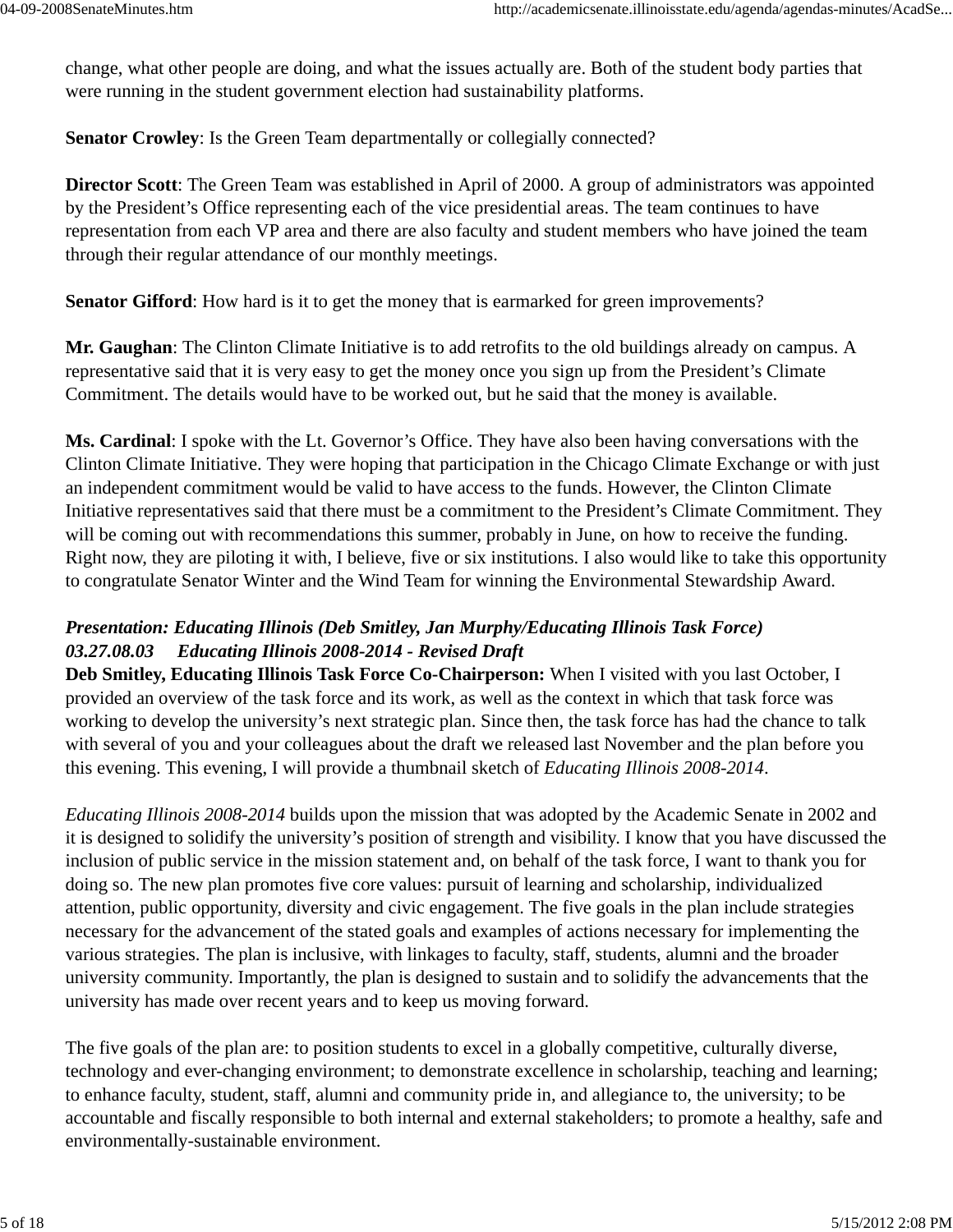Conversations with the university community over the last several months suggested that the task force needed to make some changes to the November draft. Those changes are reflected in the document before you this evening. The changes were primarily structural; we moved some goals and strategies and we converted some strategies into actions or activities. We included more in this document on the scholarship of teaching and learning, on the university's honors program, international opportunities, and the use of financial aid for recruitment, and we better explain how we intend to monitor the university's progress in implementing the new plan. Overall, however, the plan is consistent in both its focus and its content with the draft that was shared with you last November.

People throughout the university community, who were involved in reexamining *Educating Illinois*, particularly members of the Senate, helped the task force identify our challenges and opportunities, to better understand them, and to develop a new strategic plan for Illinois State University. On behalf of the Educating Illinois Task Force, I thank you for your help in this endeavor and ask for your endorsement of *Educating Illinois 2008 – 2014 Priorities for Illinois' First Public University*.

**Senator Borg:** I am pleased to see that we have continued this process that started almost ten years ago. I am especially happy that it has guided many of the decisions of the university over the past eight years and helped see us through our ongoing financial problems. I am also pleased that the core values have remained, essentially, the same, starting with the initial value, pursuit of learning and scholarship.

In the earlier iteration of this document, goal one was to make Illinois State University the "university of choice", especially for undergraduate students in the state. That covered a lot of ground that supported things such as academic endeavors and those intangibles that are not measurable by employability. Goal one has now changed to one that will position students to excel competitively in things that have to do with technology and success. Also, the underlying strategies virtually all have to do with soliciting students and providing a diverse student body. It is a good goal; however, it does not, necessarily, mean supporting the various academic interests of a diverse faculty nor does it, necessarily, demand the support that that requires. I would like to know what went into the decision making to change something that was broader in an academic sense to something that strikes me as being somewhat narrower.

**Ms. Smitley**: You are absolutely right; the first goal has changed somewhat. We still, as part of the vision of the institution, include as part of that goal our desire and willingness to be an institution of first choice for a diverse pool of students. So that aspect, in my mind, has not left the plan. It does not appear, necessarily, in the fashion that you might like to see in goal one, but I think that there are aspects of it that carry through into other areas of the plan.

**Senator Borg**: I do notice in goal two, under strategy two, that you include those very points that I was bringing forth.

**Ms. Smitley**: Right, they appear in different areas of the plan. We talk in goal one about positioning students to excel, but we also talk in, for example, strategy five not only about professional lives, but also about personal lives. Those may include some of the types of activities that you are talking about. I would ask you also to look at goal three wherein you have more of an emphasis, perhaps than in earlier iterations of the plan, on cultural opportunities for individuals within the university community.

**Senator Holland**: Also, the first sentence under goal one is: "As an institution of first choice for high achieving and motivated students…"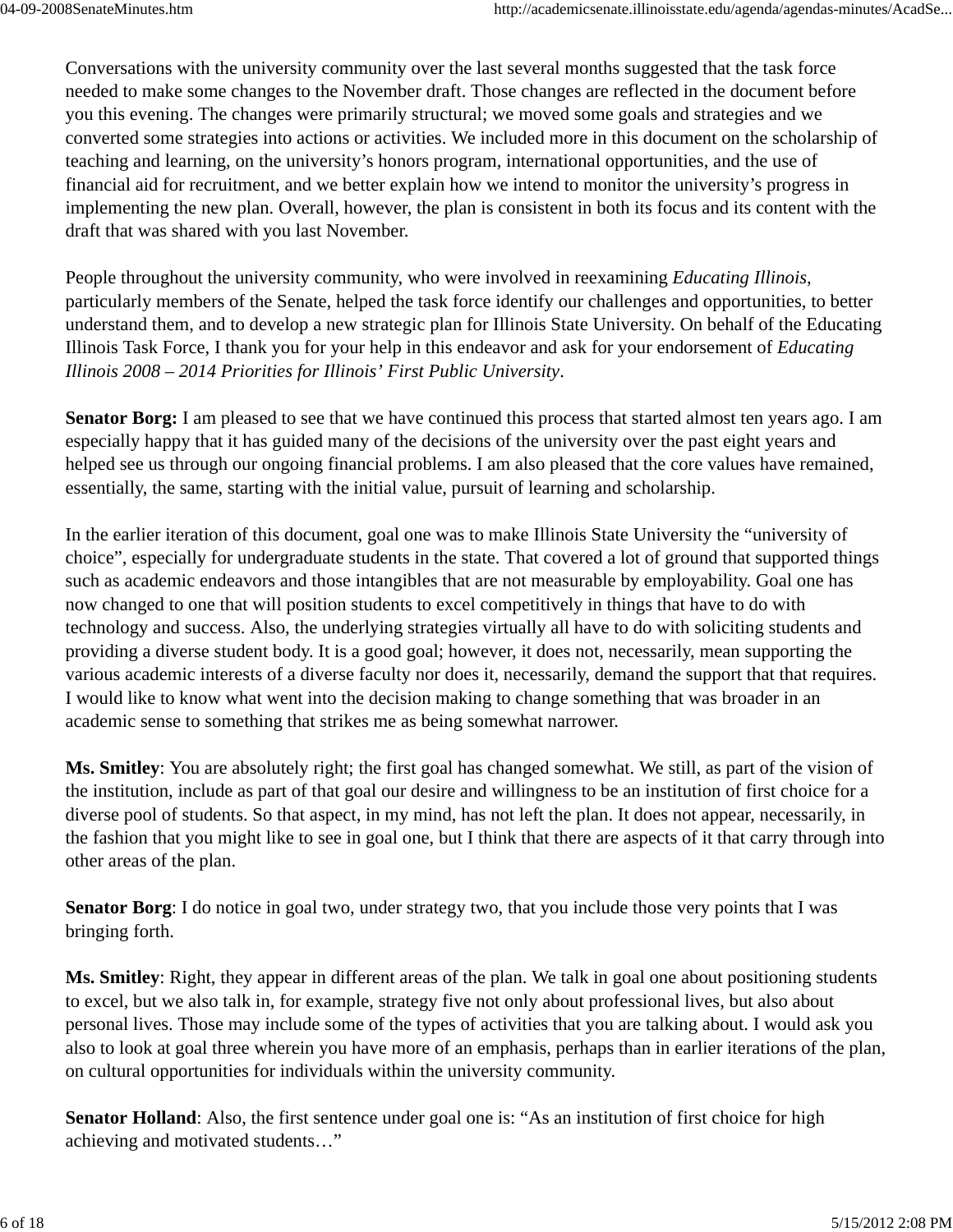**Senator Borg**: That assumes that it has been achieved and I would prefer to keep that as something that we strive for.

**Senator Holland**: But we are providing students with a transformational learning experience, which I am not sure is related to spreadsheets.

**Senator Wilkinson**: Illinois State University's fortunes and reputation have certainly increased over the last ten years and they coincide with the institution of the *Educating Illinois* plan by Vic Boschini and Al Goldfarb around that time. Is there any evidence that *Educating Illinois* is responsible for this kind of enhancement of the university over the last decade? Is there any way we can know that?

**Ms. Smitley**: I think that there are particular things that you can look at in prior iterations that, without the references in the plan and without the concerted and focused attention of the institution, perhaps progress might not have been made in those areas. I am wedded in believing that this plan was able to focus the institution and lead it through not only some pretty difficult times, but also to make some advancements. I do believe that the focus and the priorities that were established by this plan were instrumental in those advancements.

**Provost Murphy**: For me, almost as important as the plan, is the process that gets you to a plan. I believe that one of things that *Educating Illinois* has done on this campus is to reaffirm a commitment to shared governance. To me, shared governance is the quality of an institution. I think the very process by which the very first *Educating Illinois* was developed was a bottom-up way of thinking about strategic planning that involved all of the communities that are part of a campus in determining what our vision and mission are. I do a lot of site visits to other campuses and some of the things I see on campuses that I consider to be dysfunctional are dysfunctional shared governance and top-down planning. That was not the case here. So I think that the plan is important, but as important is the process that gets you to that point.

**Senator Wilkinson**: I do think the plan has been very important, but it's tough to know for sure.

**Provost Murphy**: I don't think that you ever do. One thing we can point to is that *Educating Illinois* changed the way that we look at admission of students; it changed all the processes we used for admitting students. To me, that is huge because I think we have a different student body today than we did 15 years ago. I sat on the first working group that looked at the admission processes and we would have never gone that route had it not been for *Educating Illinois*, which really mandated that we do that. So that's maybe one tangible piece of evidence.

**Senator Borg**: In the original iteration, there was a process by which each goal was monitored and tracked on a website with measurable assessments. What that proved was, I think, something twofold. One, it revealed that that process was cumbersome and perhaps not as accurate or as useful as it could have been. Also, it pointed out that there were certain things that could not be easily measured. I wonder if the current Educating Illinois Task Force would consider some way of reviving that measuring stick, in a more flexible manner, to provide at least some of the kind of information that Senator Wilkinson is asking for. It was there for at least the first four or five years.

**Ms. Smitley**: You are absolutely right. I think that with the benchmarking process and some of the indicators that were developed, we did find ourselves in a situation where it was difficult to assess and to determine that. We know that that is one of our challenges. We will begin working this summer to identify the exact indicators that would be used to determine our progress in implementing the plan; so we are cognizant. I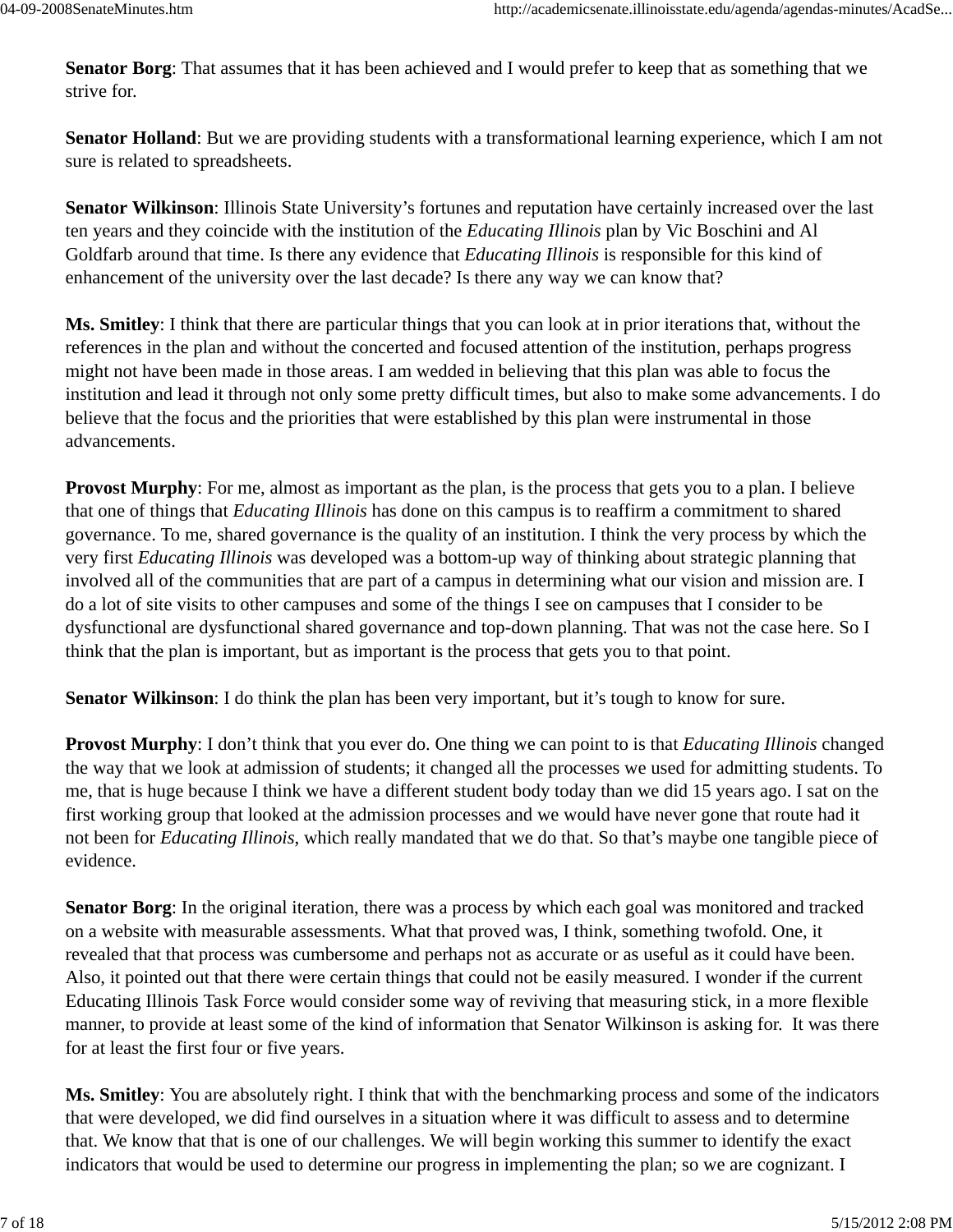think we have learned from our past experiences about establishing those indicators to monitor the university's progress.

**Senator Holland**: In one of the early editions of the current plan, it actually listed who was going to be responsible for what. That caused quite a bit of confusion, so we removed that, but we will determine accountability measures.

**Senator Wang**: I think it is important for all of us to recognize the contributions of *Educating Illinois*. At least from the faculty perspective, the university is totally different from what it was almost 20 years ago when I first came to campus. Student SAT scores are much higher and we have a very good faculty body. Our scholarly productivity is high; our teaching quality is high. So I think that these are the tangible indicators that speak for themselves in terms of the contribution of *Educating Illinois*

**Senator Ellerton**: With reference to setting measures of performance or meeting goals, I would particularly urge caution in over quantifying such measures. There are many examples of systems which have gone overboard on such approaches to the distraction of what was intended. So while I would support documenting progress, some of which might be quantitative, I would urge caution in trying to set up very fine indicators.

**Senator Nippa**: In light of some recent racially motivated concerns on campus that various minority groups have experienced in reaction to, for example, Black Star, can you comment on where this document focuses on the concerns of students of mainly minority backgrounds, who may have safety concerns on campus, and the diversity of faculty or their support lines when they have these concerns?

**Ms. Smitley**: The task force really did spend a lot of time talking about those concerns and those proposals. I would suggest that you will find it in several places in the document. Goal one focuses more specifically on students and the environment in which they learn, so you see comments about individuals being in an environment that is inclusive, respectful of differences and where people feel safe. You also see some of that in the goal in terms of safety on campus as well. So there are several places throughout the document where that is specifically addressed.

**Senator Kalter**: In goal one, strategy four, "increase enrollment and improve retention and graduation rates of underrepresented students", I would hope that it is implied with that statement that if we are going to improve retention and graduation rates, we are going to address those kinds of issues. I would hope that most people would read it that way. I would suggest that if it is not read that way that we put it in explicitly.

**Senator Holland**: I think that that is definitely part of it.

**Senator Wang**: In case this body has any recommendations after this evening's presentation, what is the process for providing those to you?

**Ms. Smitley**: This summer, a coordinating team will be constituted that will be working to identify the units that will be responsible by goal and by strategy for really identifying actions and strategies for implementing what's in the plan. So that summer group would be the next group to really begin working on the plan, assuming that it is endorsed by all of the governance entities, the President and the Board of Trustees in May.

**Senator Borg:** When this was undertaken, long-term planning was viewed as a problem. The goal of the original plan was to have it examined again within the timeframe that it was aimed at, 2000-2007. So we have a series of overlapping renewals of *Educating Illinois* and it is the obligation of the governance groups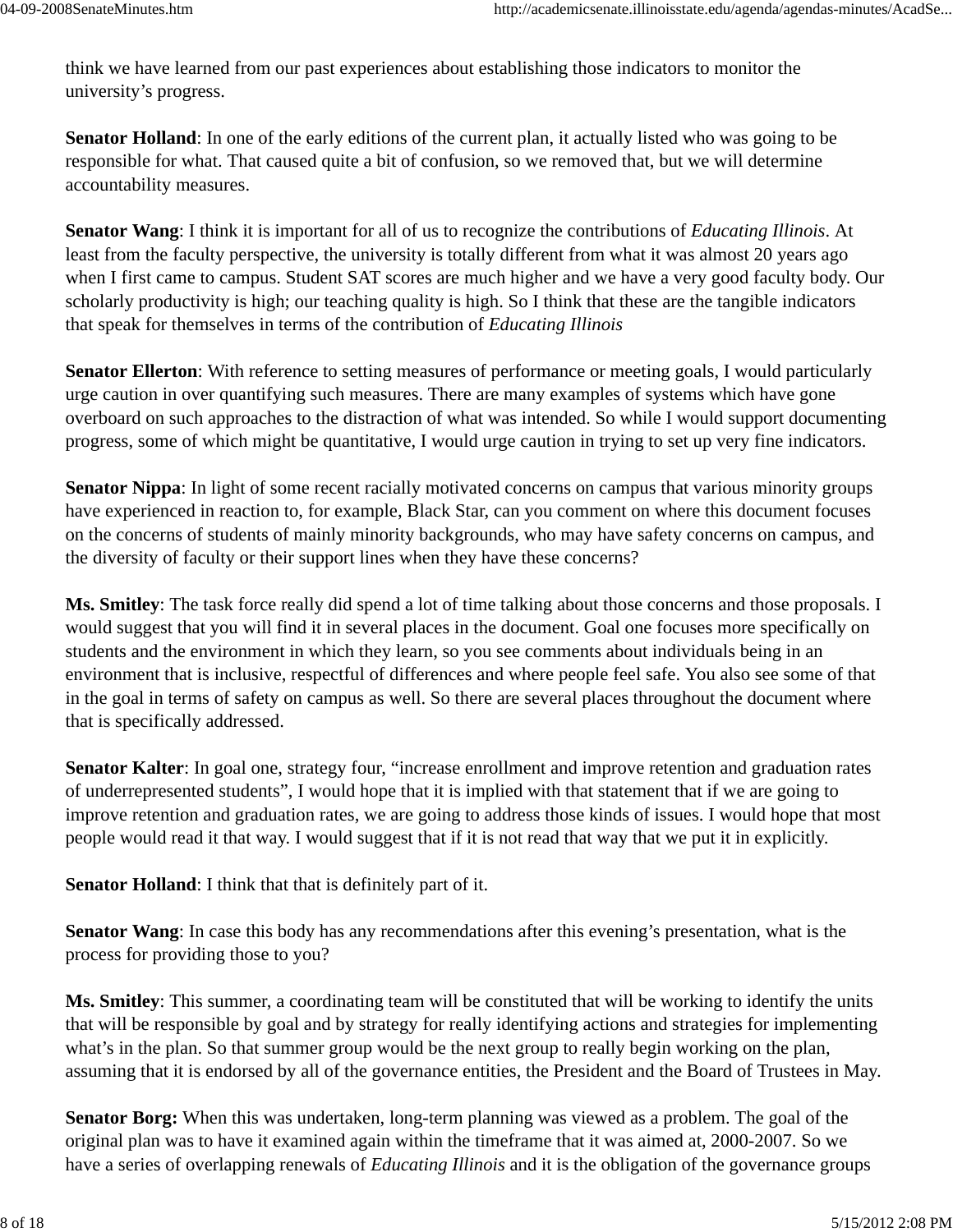to see that things are renewed. I see this plan being looked at again in 2011 at the very latest; that is one of the checks and balances that I think we need to remember.

*03.27.08.04 Sense of Senate Resolution in Support of Educating Illinois (Senate Executive Committee)* **Motion XXXIX-62:** By Senator Murphy, seconded by Senator Waterstraat, to approve the Sense of the Senate Resolution endorsing the work of the Educating Illinois Task Force and the document, *Educating Illinois 2008-2014*.

**Senator Borg**: In the first clause of the resolution, "In as much as *Educating Illinois 2008-2014* reflects the goals and principles of Illinois State University…", I question whether "principles" is the appropriate word. I don't see the word principles anywhere in the document that we are endorsing and I wonder if the word "priorities" might be a better substitution for that. I would propose that as a Friendly Amendment to both the Senate member who proposed the motion, as well as to the Senate member who seconded the motion.

**Provost Murphy**: I would accept that as a Friendly Amendment.

**Senator Waterstraat**: I would also accept that.

**Senator Wang**: May I make a Friendly Amendment to your Friendly Amendment? Since we use "strategies" throughout the document, why don't we substitute "strategies" for "principles"?

The Friendly Amendment to substitute the word "strategies" for "principle" in the Sense of the Senate Resolution was accepted by both Senators Murphy and Waterstraat. Without further recommendations for revisions, the Sense of the Senate Resolution endorsing *Educating Illinois 2008-2014* was unanimously approved.

# *Chairperson's Remarks*

**Senator Holland:** Congratulations to the student government elections winners and to everyone who participated in the elections. The turnout was phenomenal; I have never seen 6,500 students vote in student body elections. Also, congratulations to SGA on its constitution.

Last week, we had the Council of Illinois University Senates on campus, which is an organization originated by our past Senate Chairperson, Curt White. The group has met here twice this year. It was an incredibly useful meeting in which the chairs from all of the Senates around the state get together and talk about issues that are common to all of our universities. We don't actually produce position papers, but we learn quite a lot. That is how we were able to provide a much more meaningful evaluation of the President. This year, we talked about a lot of things, such as faculty responsibilities in emergency situations. We discussed state funding of private universities. I imagine if that were not in place, many of our budget problems would go away.

Please notify your constituencies in advance that there is going to be a lot of construction going on here on campus this summer. There are going to be road closings and the bridge between Schroeder and Milner will be closed for a good while. At our next Senate meeting, we will have a much more detailed discussion about this.

#### *Student Body President's Remarks*

**Senator Horstein:** As has been mentioned, the new SGA-elect membership has been announced. Our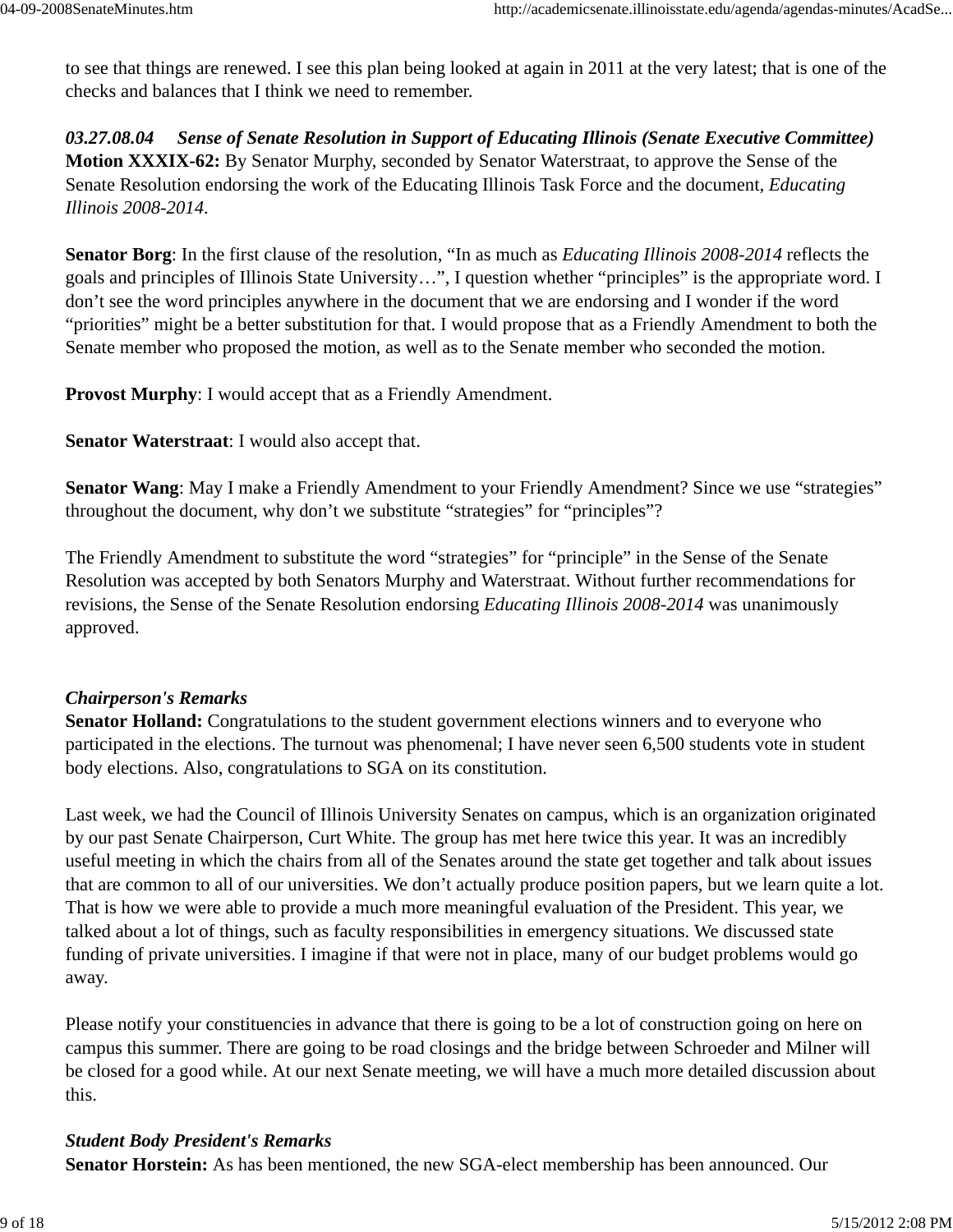"Passing of the Gavel" will be on Sunday and I will become Student Body President Emeritus. That does not mean that we will have been a lame duck SGA. I am proud to say that, today, President Bowman signed our constitution, as well as a Memorandum of Understanding that formally establishes SGA as a part of the shared governance process and which states that we have the authority to recommend policy to the President and, ultimately, to the Board. Thank you to those of you who came out in support of that.

Tonight, we will have an emergency meeting concerning several large bills. One of the big issues is the Budget Review Commission's recommendations. I am sure that several, if not all, of the departments represented here this evening have put in requests for the General Student Activity Fee. The Budget Review Commission has worked for quite some time to see if the priorities of the student body have changed in ways that we need to reallocate funds. Once that bill is passed by the Assembly tonight, we will forward it on to Vice President Adams.

SGA has also been active with community service lately. On Saturday, several of us attended the "Giving Back to Normal" event. We went out into the community and cleaned up the homes of local residents, which the residents, themselves, were unable to do so; it was a great experience. Others participated in our Emerging Leader Program by going to a retirement home. These are a few of the ways in which we are giving back to the community. Friday, we are having our last "Pack the Place" event of this administration. It will be for the baseball game, so if you are at the game, please stop by. With that, this is my last report to you as Student Body President.

# *Administrators' Remarks:*

# · *Acting Provost Jan Murphy*

**Provost Murphy:** I had the opportunity to attend the Research and Sponsored Programs reception last night. That organization recognizes faculty and staff who have submitted applications and received grants and contracts this year. To date, we have received about \$18 million in contracts and grants for the university. We are hoping that we might reach \$20 million by the end of the year. Grants and contracts support outstanding programs of research, of creative activity, of public service and truly enhance the undergraduate and graduate experiences on this campus. They help us attract better students and faculty. So that's just a note of appreciation for those faculty and staff who participate in those activities and go that extra mile to get those grants and contracts. It is not an easy endeavor.

Dr. John Shields will give his Distinguished Professor Lecture on April 28 at 7:00 p.m. in the Prairie Room. Distinguished Professors are one of our finest groups of colleagues and I hope that we will be there in support in this next phase of Dr. Shields' academic career.

# *Vice President of Finance and Planning Steve Bragg*

**Vice President Bragg:** I, too, would like to add my congratulations and thanks to Student Body President Horstein, your cabinet and your fellow student senators. Your participation in the shared governance process is very important and it has been a pleasure to work with all of you. Your approach has been very professional and we have learned a lot from you, so thank you very much.

Senator Holland mentioned increased activity in capital improvements on campus this coming summer. As we are finalizing those plans in the next couple of weeks, we will be getting information out to all of the shared governance groups in various forms of communications, as well as a creating a website that will provide the most up-to-date information. I believe that Senator Holland has graciously invited Dick Runner, our Director of Facilities Planning, to come to the next Senate meeting to give a more detailed update on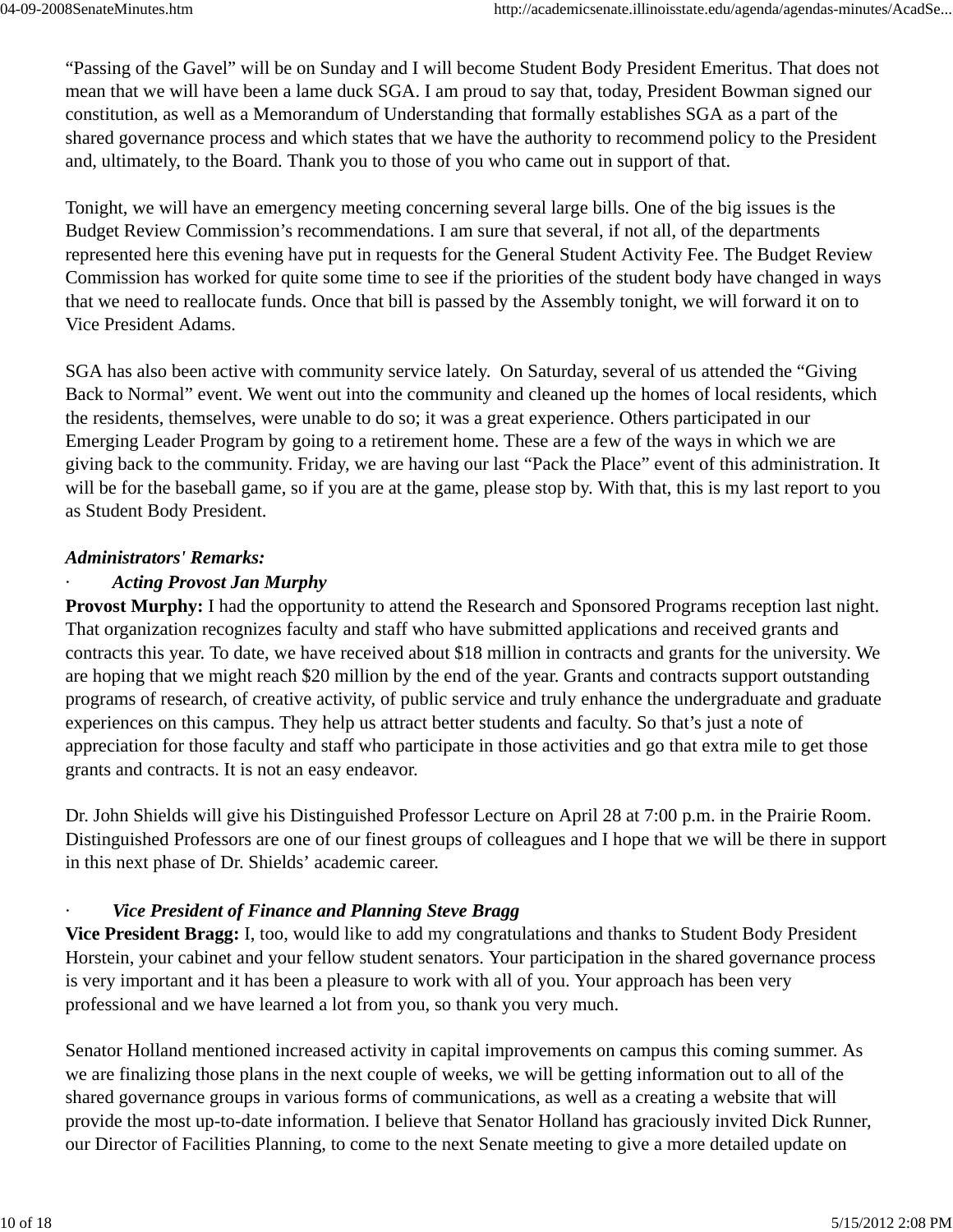those activities.

Let me respond to one project in particular; I was asked at the last Senate meeting to provide some details about the moves to and from the Stevenson building as we transition from the top two floors to the first two floors during construction. The moving out of faculty members in Stevenson will begin on May 13 and continue through the 25<sup>th</sup>. We will be moving people into Williams Hall and Stevenson will be completely shut down during the summer. As we finish the work on the top two floors, we will be moving faculty out of Williams and back into Stevenson starting on August 4 and continuing through August 15<sup>th</sup>. The first part of that move will be moving the faculty back into the Stevenson. The second part of that period will be used to move faculty around in Williams Hall, itself, into assigned office spaces. All of this work has been coordinated through the move coordinators. They had meetings in March and April and those meetings will continue through May. We have been working with Ann Beck and Chuck McGuire, as well as Michelle Kiesewetter in Facilities Planning. So that is the current plan.

**Senator Kalter**: I wanted to call your attention to the fact that May 13 is, I believe, the day that grades are due. If they can work around that in some way, that would be appreciated.

**Senator Bragg**: Is that the last day that grades are due?

**Senator Kalter**: On May 13<sup>th</sup>, the move out date, I believe that grades are due at noon. Also, if you have any control over the August  $4<sup>th</sup>$  through  $15<sup>th</sup>$ , can we move during the week of the fourth?

**Senator Bragg**: Yes, that is the timeline. During the week of the  $4<sup>th</sup>$ , the faculty will be moving back into Stevenson.

**Senator Kalter**: So that next week that ends on the 15<sup>th</sup> is for the other part of the move?

**Senator Bragg**: Yes, for the moving around or reassigning of offices within Williams Hall.

**Senator Borg**: How are you dealing with the elevator in Stevenson for floors three and four while floors one and two are under construction?

**Senator Bragg**: I believe, and I will confirm this, that they have set up a pathway to get to the elevator so that it can be used.

**Senator Borg**: I was surprised last week by the fact that Fell Avenue was blocked off between Hovey and North Streets for at least two days. What is the communication with the Town of Normal about their construction activities? Can you provide that information to the university community?

**Senator Bragg**: Usually, we have ample notice when they have scheduled closures of that street. In that particular case, I was caught by surprise as well. I don't know the exact cause, but there was an unplanned construction activity at the hotel site for which they had to close the street.

**Senator Stewart**: I received an e-mail about the closure. I somehow got on a list and get e-mails regularly from the Uptown Normal Committee or Council.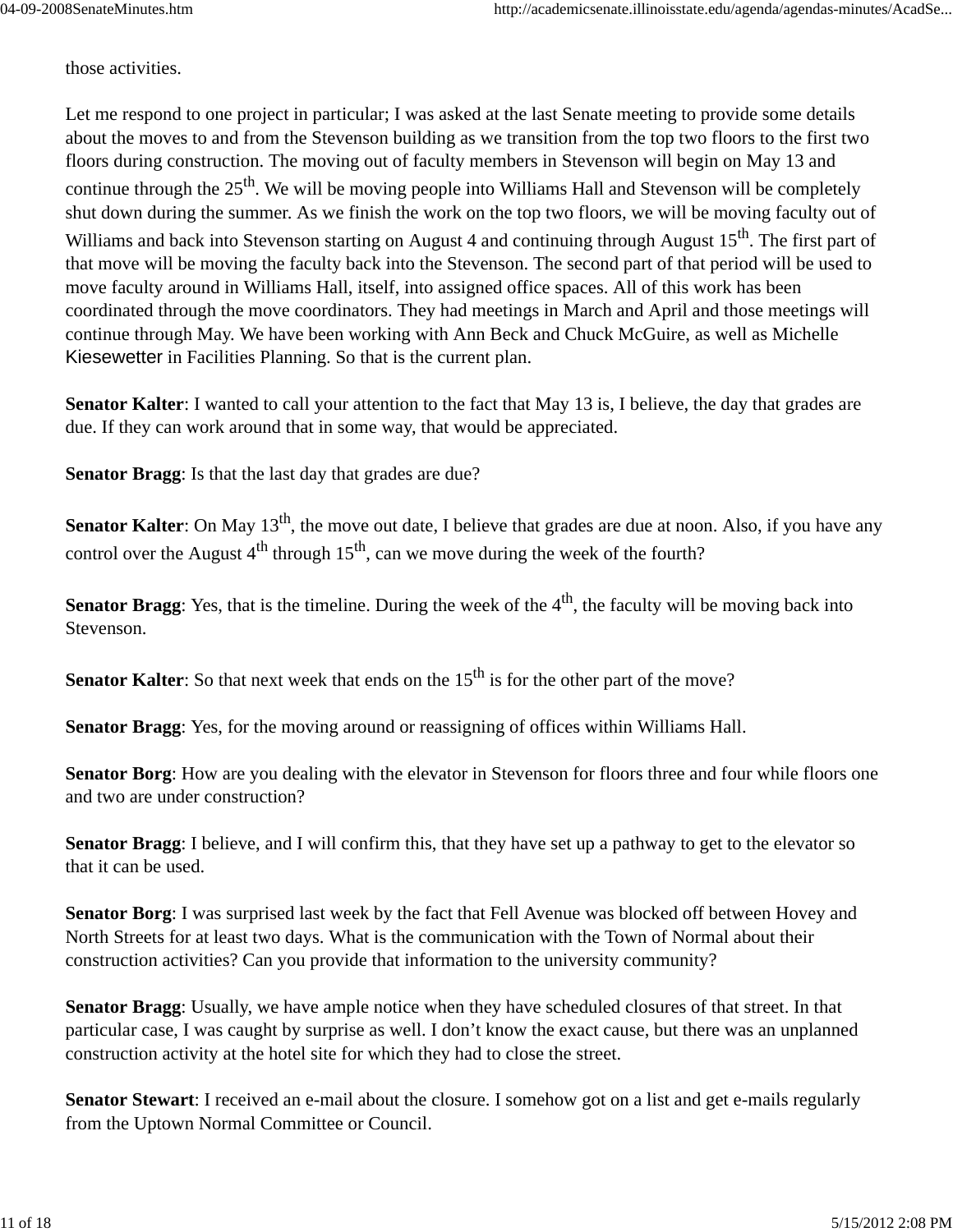**Senator Bragg**: On that particular day last week?

**Senator Stewart**: Yes, I received it about a day or two before the street was closed.

**Senator Bragg**: Would you share that information with me? I usually get them, but I missed that one.

**Senator Ellerton**: It has come to my attention that there are a few people, but definite numbers of faculty, who will still be teaching at that time in Williams Hall, who are affected by the move. While we understand that nothing can be changed for those few people, could some arrangements be made just so that they have access in another college, another department, for printing and duplicating purposes?

**Senator Bragg**: Let me make sure I understand the question. This move involves about 288 faculty, so a few of those faculty will not have access to support services during that August  $4<sup>th</sup>$  through  $15<sup>th</sup>$  period?

**Senator Ellerton**: That is correct.

**Senator Bragg**: I will ask Ann Beck, Chuck McGuire and Michelle Kiesewetter to survey all of the faculty and find out who and how many are in that situation and see if we can make some alternative arrangements.

**Senator Lonbom**: Senator Holland mentioned that we will not be able to cross the bridge to get to Milner Library for some time during the summer. How are disability accessibility concerns being addressed?

**Senator Bragg**: We have been working with the ADA Office and an alternate pathway has been identified. Unfortunately, it is a bit convoluted. It involves coming through the Bone Center, using the elevators here to get up to the mezzanine level and then out onto the plaza that way. We will try to keep the closure as short as possible. Right now, the current plan is to have all of the work done within 30 to 45 days. This was a project in which the funding developed late in the year and, frankly, with the long winter that we had and the freeze-thaw, the material on the bridge just deteriorated very quickly this spring. So, we moved it up on the priority list.

#### *Committee Reports:*

#### · *Academic Affairs Committee Chairperson*

**Senator Waterstraat:** The committee discussed the ten-year limit for courses as prerequisites proposal and we are going to draft a Sense of the Senate Resolution. Hopefully, we will have that to the Executive Committee by Monday so that the Senate can vote on it at our next meeting. It deals with the fact that we will limit the number of years a student can use a prerequisite course for credit at this university. That limit will be chosen by individual departments at their discretion and it will be within a ten-year period of time.

#### · *Administrative Affairs and Budget Committee Chairperson*

**Senator Lonbom:** This evening, our committee met with Provost Murphy and with Assistant Provost Kay Moss to discuss the current state of the Academic Impact Fund. To summarize our discussion, the fund is currently healthy. There have been some interesting things that have happened over the past year that are related directly to the large number of retirements that have taken place. Assistant Provost Moss indicated that there is speculation that we are possibly at the beginning of the "baby boomer bump", in which we will start to see a large number of retirements. We may be at the very beginning of that curve and perhaps that has contributed to the retirements that we have seen lately. How that affects directly where we are now is that it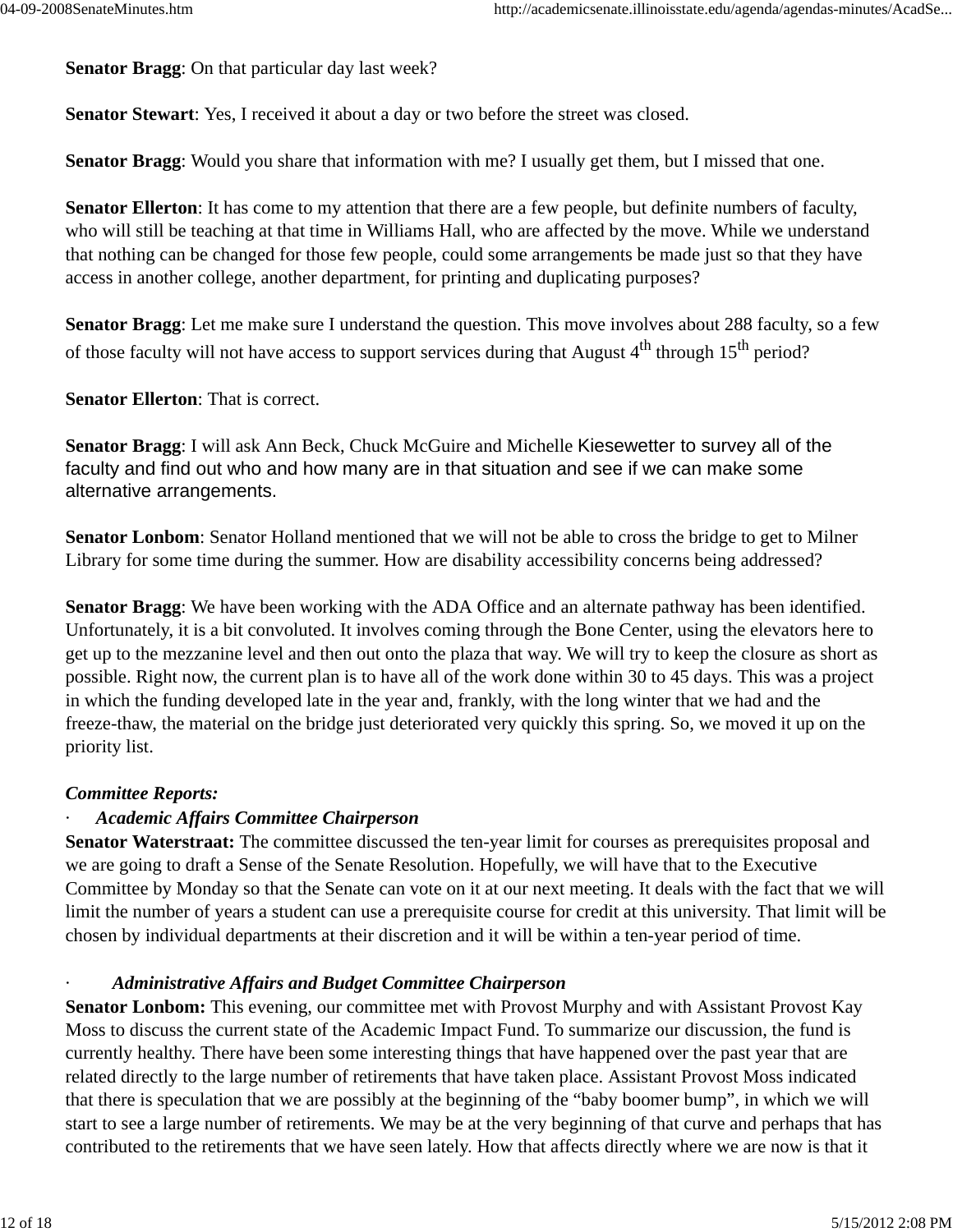has opened up 74 tenure-track searches that have been authorized for FY09. To put that into perspective, 74 positions are authorized currently, while FY08 saw only 55 authorized and only 43 in FY07. So the number 74 is a significant increase.

The other benefit of the large number of retirements is that it has offered opportunities for candidates to be hired from underrepresented groups and spousal hires have been accommodated, as well as additional hires in program areas of growth and student demand, which benefits us all. The other thing that the Academic Impact Fund will cover is the estimated \$700,000 in unused sick leave and vacation payouts that will occur in FY08. One other positive note about the AIF is that currently new assistant professors are at 105% of the hiring rate of peer institutions; associate professors are at 101% of peer groups. One thing, if I understood correctly, that is possibly problematic is that the AIF is currently funding approximately 60% of non-tenure track faculty positions.

**Senator Holland**: The faculty will hear more details about this in the Faculty Caucus.

#### · *Faculty Affairs Committee Chairperson*

**Senator Borg:** We are bringing before the Senate this evening our position paper having to do with library funding and we will ask for the Senate's endorsement.

#### · *Planning and Finance Committee Chairperson*

**Senator Fazel:** Planning and Finance has finalized its Priorities Report, which we will be presenting to the Senate later this evening.

#### · *Rules Committee Chairperson*

**Senator Alferink:** The committee reviewed a revision to the Appropriate Use of Information Technology Resources and Systems Policy. At one time or another, all of us on this campus have agreed to this policy whenever we used an e-mail account, received a ulid or used a computer or any other information technology resource. We have recommended that this go forward to the Executive Committee and be placed as an Information Item on next week's agenda.

#### *Information Items:*

# *03.27.08.01 SCERB Grievance Committee - Proposed Addition to Blue Book (Rules Committee)*

**Senator Alferink:** The Student Grievance Committee is referenced in the Student Code of Conduct. It is also a committee whose membership, at least for the faculty members on the committee, is staffed by the Academic Senate through the Rules Committee process and through the Faculty Caucus. It is not included in the *Blue Book* and that has resulted in questions from faculty members. The Rules Committee was asked to take this up as an addition to the *Blue Book*. The language in the proposed addition is lifted from the Student Code of Conduct.

**Senator Horstein**: SCERB is possibly considering a name change to SAB, the Student Appeals Board. I don't know if that has happened or not, but if it has, I would ask to have it reflected in this document.

**Senator Alferink**: We are aware of that. The Student Code of Conduct is under revision and is subject to future approval. Once that future approval occurs with that change, then this would have to be updated.

**Motion XXXIX-63:** By Senator Alferink, seconded by Senator Krug, to move the item to action. The Senate unanimously approved the motion without debate.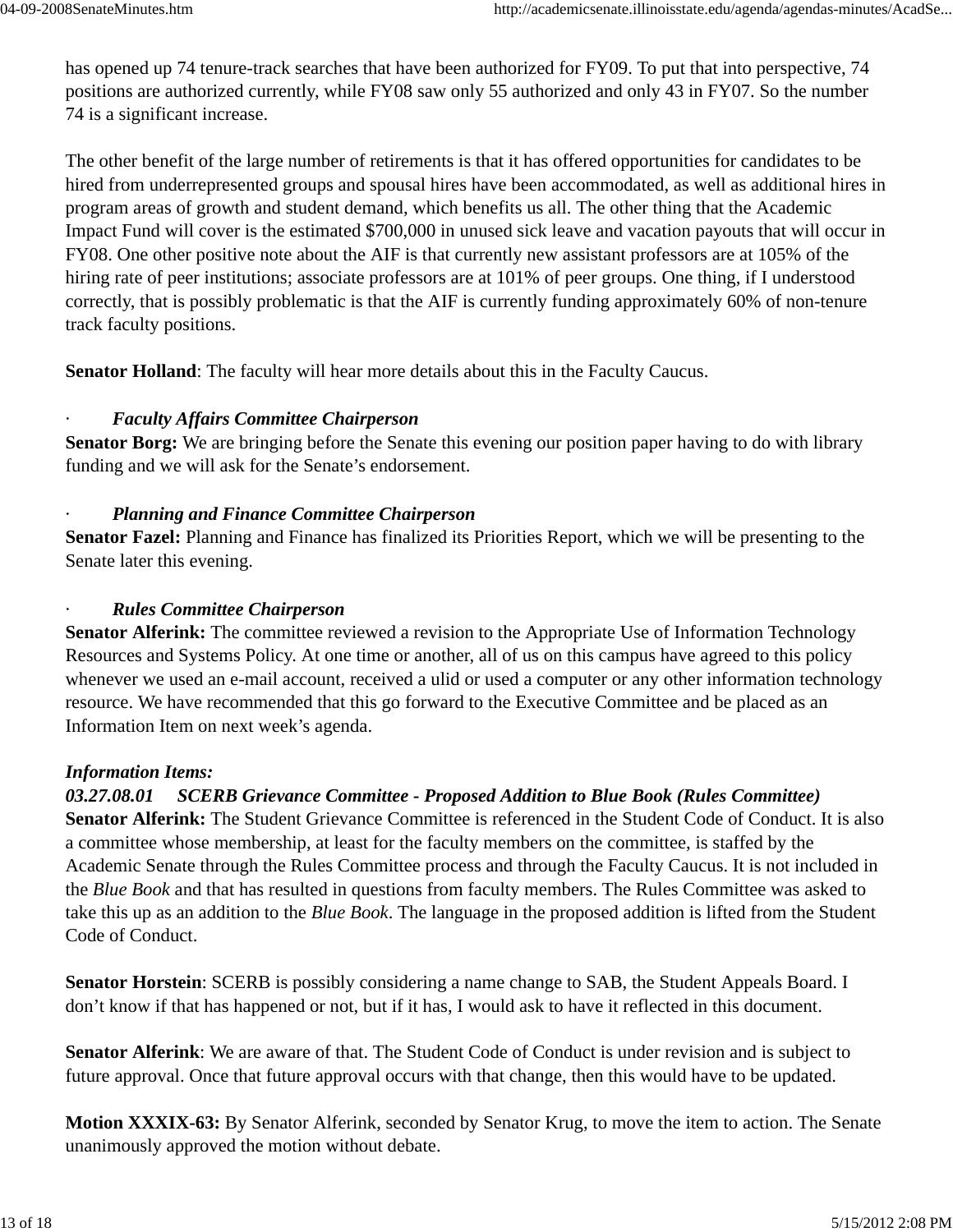**Motion XXXIX-64:** By Senator Alferink to approve the proposed addition of SCERB to the *Blue Book*. The Senate unanimously approved the addition without revision.

# *04.03.08.01 2008-09 Priorities Report (Planning and Finance Committee)*

**Senator Fazel:** Every year, the Planning and Finance Committee develops a set of priorities that we believe the university should pay special attention to for the next few years. We have developed a set of priorities for 2008-2009. This year, we have six priorities in the document before you. Priority number one is continuing efforts to improve competitiveness of faculty and staff salaries. This is from last year's report and has been a priority item for a number of years. We felt that it is still a priority, so we kept it on our list. We have added a few points to this recommendation. One is that we are asking the university to continue using median salaries as a way of judging our progress of being comparable to our peer group. Using medians is a more equitable way of distributing funds as compared to using averages. The other thing that we are asking for is to maintain transparency in this whole process—making sure that faculty and staff know how the decisions were made and what kind of criteria and methods were used. So we are basically asking the deans and the chairs to communicate the midyear raise decisions to the faculty and the process that was used. Also, there are many graduate assistants who teach courses or do other work at ISU and their incomes are very low. For some, their salaries are below the level of our peer institutions and even below the poverty level. So we are asking the university to also take a close look at the salaries of graduate assistants, non-tenure track faculty and, in general, all of the salaries, even negotiated employee salaries, to make sure that they are all fair, equitable and comparable to our peer institutions.

Item number two, "enhancing the student experience", is a new item. One of the issues in enhancing the student experience is increasing enrollment capacity. Our understanding is that we admit students who are qualified, but also that we do not have the educational capacity to accommodate all of these students. We are calling on the university leadership to support departments and units by providing resources so that we can increase our educational capacity. The other issue related to this priority is improving communication and teamwork between EMAS and departments so that we know where we need to increase educational capacity and how we should allocate resources. Additionally, we have prioritized improving the experience for our transfer students. We have a really good program for our first-year freshman students, but our student members stated that we really need to improve the experience of our transfer students. The final issue related to enhancing the student experience is diversifying the student body, the faculty and our curriculum as a part of supporting our mission.

Item number three on the list of priorities is continuing efforts in enhancing the safety and security of the campus. We are aware of the current events and this priority supports the decisions that our administrators are making concerning safety and security, whether it is investing in technology, providing training or developing procedures. This is just to say that we are in support of the resources that are spent on that.

Item number four is enhancing library resources. There is another resolution tonight related to that. We believe that we need to assess the resources of Milner Library and compare them to the needs of our community and also to compare our library to the libraries of comparable institutions. We would then make an assessment about what resources are needed to improve the library and then, of course, allocate those resources.

Item number five is increasing the operating budget. This item has been on our list for some time; we are always short on our operating budget and we always call for an increase.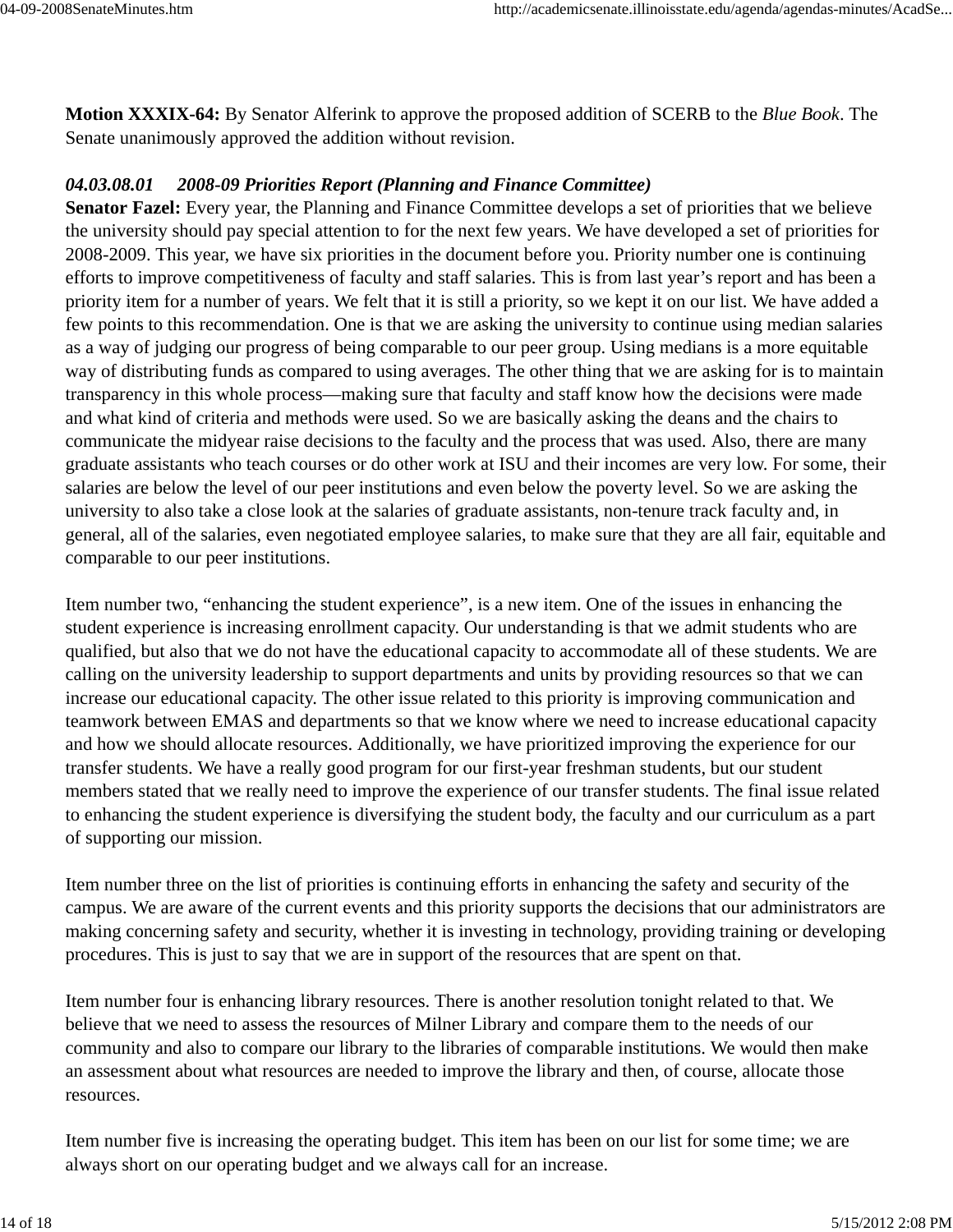Item number six is a relatively new item. We have been talking about distance education, but this year, we have included it as a one of our high-priority items. What we are asking here is for expanded programming, offering additional distance courses and also offering additional courses during summer session and winter break. These are courses that are in addition to our current summer school offerings. During winter break and summer, we have a lot of resources on campus. We have administrators and staff who are on 12-month contracts. We have facilities that are available, so a lot of resources are there, but we are really underutilizing them. So in item number six, the number one priority is to serve our students better and offer them more opportunities in terms of taking courses at different times of the year. At the same time, we can look at this as an alternative source of funding for the university. We would not just offer courses to our existing students, but explore the possibilities of offering courses to people outside of the university as in the case of distance learning and even offering programs internationally. The major concern is whether we can offer programs of high quality and whether it is feasible. That is why we are asking for an exploratory study to look into this and see if it is possible to do those things. If the decision is made that "yes", we need to increase our distance education, offer new programs, offer new courses, then we need to have strategic planning for that, particularly, for distance learning.

The last item on the list, which is after the priorities, is a request for administrative action. We are asking the President to share these priorities with the Vice Presidents and the deans and ask for their feedback. If they support these priorities, we ask that they let us know what they can or would do to move us in the right direction. If they do not support them, then we ask, in the spirit of the Memorandum of Understanding, that they let us know why they do not support them.

**Provost Murphy**: The reports that you want by November 1, 2008 are the responses to the recommendations, either agreeing or not and laying out a plan of action that we would be responsible for?

#### **Senator Fazel**: Correct.

**Senator Ellerton**: Under priority one, you mention the recommendation to continue, particularly, the midyear salary increases addressing the under-rewarded merit, etc. Did you discuss at all the continuing problem of salary inversions and should perhaps that also be included as a phrase within that recommendation?

**Senator Fazel**: We did discuss it for one college, but we thought that if this is implemented properly, in the spirit that this document is calling for, and if you compare people to the median by rank, then people who are far below the median for their rank and for their discipline will be compensated more than those who are not. The document, as it has been used up to now, addresses that for only associate professors and full professors, as far as faculty are concerned, because those are the two groups that are behind. We are hoping that every individual would be compared to the median in his/her discipline, based on his/her rank, perhaps the numbers of years at that rank, and then a decision would be made about the amount of the raise.

The Planning and Finance Committee's Priorities Report will return to the Senate Agenda of April 23, 2008 as an Action Item for the endorsement of the Senate.

#### *Communications:*

# *03.31.08.02 Milner Library Resource Funding Position Paper (Senate's Endorsement Requested by the Faculty Affairs Committee)*

**Senator Borg:** During this past year, my predecessor, as chair, led the committee in a discussion and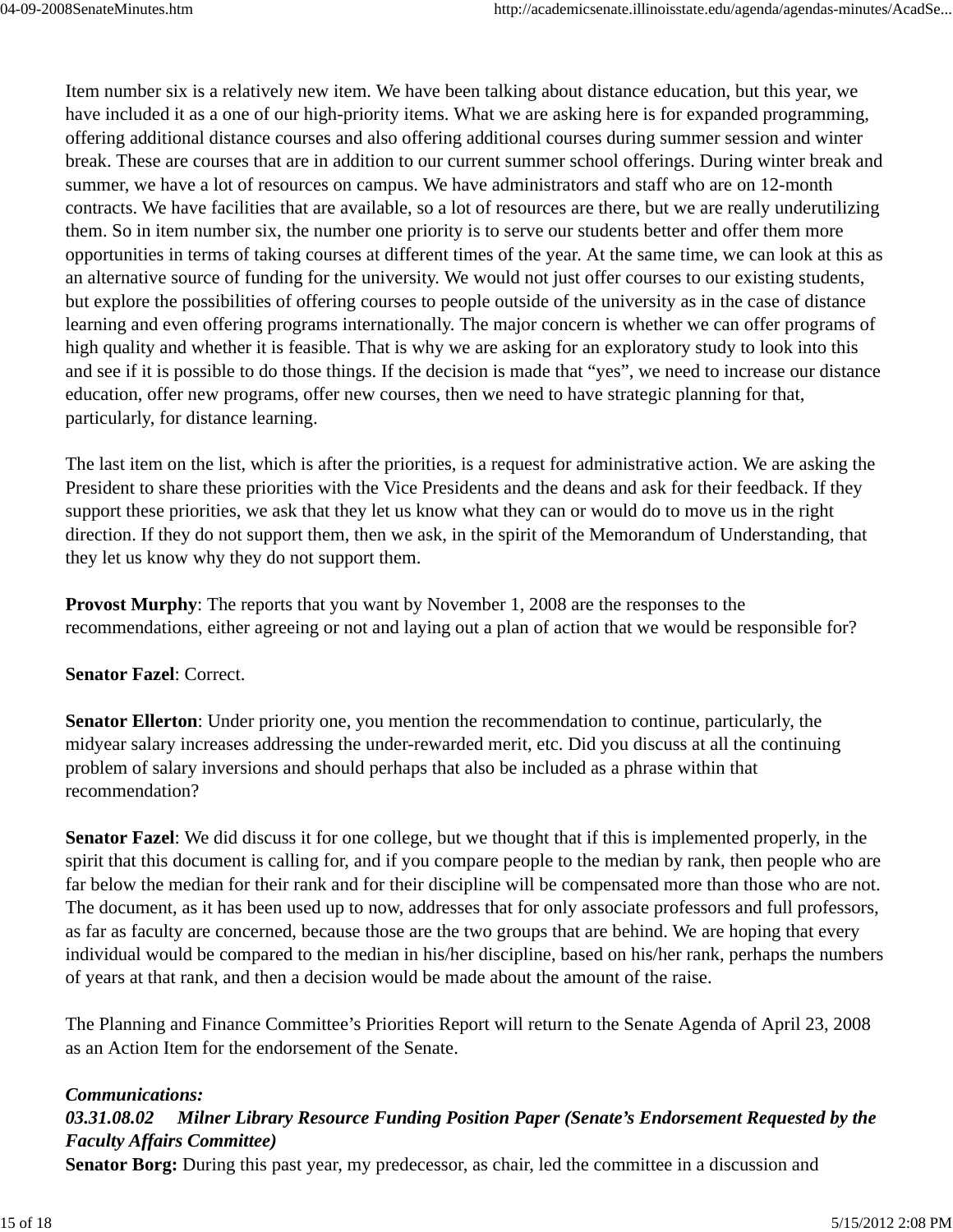investigation of library resources. This was largely initiated by a rather alarming letter sent to the university community by the Dean of Milner on May 1, 2007. You might have noticed that I actually refer to it in our position paper as an attachment, though it is not attached. This letter, however, is available to you. A key paragraph in the letter worth referring to in order to set the discussion that we have is, "It is worth sharing a startling set of numbers. In 1976 when Milner Library's faculty and staff moved our collections to this new facility, our book print budget totaled \$445,142. This fiscal year (she was referring to 2007-08, I believe) our book print budget was \$418,280. That is in real dollars, not adjusted for inflation. If that same \$445,000 were corrected for the 31 years of buying power, our book budget alone would be over \$1.6 million."

The document that you have in front of you provides something of this background and discusses the suggestions and the conferences that the Faculty Affairs Committee held during most of the last fall semester trying investigate this. In that context, I won't speak for the committee, but I am pleased that the Planning and Finance Committee's priorities include the library budget. I simply wish it would have been higher on the list.

We spoke with Dean Elzy and received her presentation from a year ago explaining the dire circumstances. We did further checking after discussing potential sources of money and felt that this ought to be addressed sooner rather than later and not get mired in any sort of undue bureaucracy. We spoke with the Vice President for University Advancement about the donations that had been given for the library; I have her statistics for the last four years. The committee did note, however, that such funds are not reliable, often dedicated in advance to certain things, and certainly are not normally available for subscriptions, which account for many of the excessive increases in library material expenses over the past eight or nine years.

Our student members conducted an informal survey of students asking what kinds of things they felt were lacking in the library and it was gratifying to find that in this informal, unscientific survey, materials did come up as a significant concern on the part of the students who were interested enough to respond. To try to address this with a student fee solution would potentially provide a steady supply of money for services for which students come to this university. However, since the process for doing this—adding this to the current student fee process and the length of time that it would require to have this done—seemed impractical, we decided it was best not to press for that kind of solution, given the other needs of students in various areas of Student Affairs and Academic Affairs.

We finally talked with the Vice President for Finance and Planning and had a very frank discussion about what is involved. At one of the meetings in December, the question of 'how can we get to the level of 1976 dollars?' was raised. The response was that it would require reallocation from university funds, knowing that there are areas of funds from which you can take and others from which you cannot. If we would make a commitment to an increase above the current allocation of approximately \$250,000 a year, within four or five years, we would reach approximately what the book budget was, if adjusted for inflation, some 20 years ago, so we readily endorsed this.

As our conclusion, we unanimously support the administration in its attempt to increase incrementally the library materials budget by adding approximately \$250,000, perhaps \$150,000 this year and \$300,000 the next; the absolute amounts are not important, but we would encourage that the current budget be increased by an additional \$1 million within the next few years. We are asking the Senate to endorse this position paper and help supply the university community with the encouragement to see that this gets done.

**Provost Murphy**: Would the committee consider adding in a statement that comes out of the Planning and Finance Committee's priorities to this report, because I think the Planning and Finance Committee is asking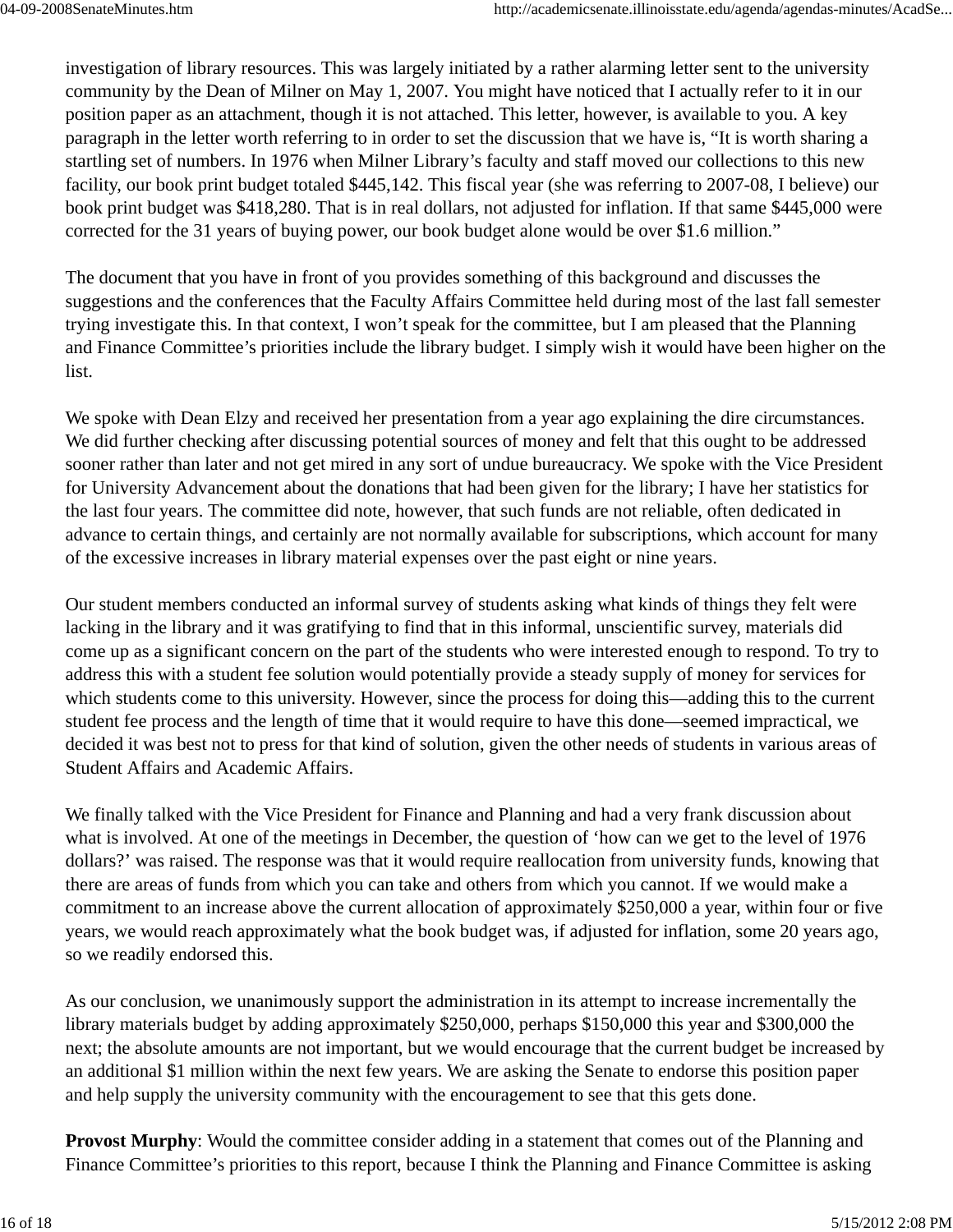for that assessment? That kind of review of what libraries at universities of our stature should be like, I think, is a very important piece of this. I think that it is a good report and I am going to agree with the spirit of the report, but I am also going to push our library and the staff in the Provost's Office to start to do a better job of assessing what our needs are. Instead of just saying a million dollars over the next four years, I would like to know what it is that we really need to do to add to library resources and do it in a thoughtful and planned way.

**Senator Borg**: I would hesitate adding that to this particular report for several reasons. The library has been in a position for over ten years not of justifying budgets but of defending budgets in a way that has been quite onerous to the library staff, as well as to those of us who have served as library liaisons, who have had to make decisions about what to cut.

I agree that it is something that needs constant evaluation, but I feel that the support recommended by the Planning and Finance Committee's priorities stands on its own and was not part of our particular process. I might also add that, as part of this, I do note in the conclusion, bullet number two, that improving library acquisition resources will greatly assist the progress of ISU toward meeting its vision as the state's university of choice. If we endorse this right now, that is still currently the number one goal in the iteration of *Educating Illinois* under which we are operating.

In spite of the fact that this is a need that we have had for more than ten years, it seems to falling among our priorities. The library, unfortunately, needs allies in making this defense. I am sure that many of them would help in that planning process, but I would, respectfully, say that that is not an addition that is needed for an endorsement this document this evening.

**Senator Lonbom**: Provost Murphy, I am certain that Dean Elzy does have those types of figures, the comparators to our peer universities. I don't have those in front of me, but what is represented there is woeful in terms of where we have fallen short with our university library.

**Senator Wilkinson**: Does the book budget also include subscriptions for periodicals?

**Senator Borg**: As I understand it, the figures for 1976 refer only to the book budget. The current figure, which is a smaller than the 1976 dollar amount, includes books, periodicals and electronic subscriptions. So if you parse it as such, if you want a \$1.6 million book budget with everything else involved, this recommendation would have to be enhanced exponentially. However, as a practical matter, I would hesitate saying that, in addition to books, we want to add another \$1.6 million for electronic resources and another \$1.6 million for journal subscriptions.

**Senator Holland**: In the budget hearings, I believe that it was somewhere in the order of an additional \$150,000 that was needed almost immediately to avoid further cuts in journals.

**Dane Ward, Departmental Chairperson Representative**: That is correct. Both Senator Borg and Provost Murphy are correct about the importance of assessment, which we are doing constantly, but it is an urgent need right now. We will need an additional \$150,000 just to keep up with the inflation costs, which run about 7.5% to 9% every year for journals. So, without the \$150,000 this year, there will be further cuts to journals.

**Senator Wang**: Senator Borg, I am considering Provost Murphy's suggestion. I understand your point and I also agree that this is an excellent report. As I understand it, Milner Library needs this increase in funding, so I am wondering if it would be strategically advisable to include it as a part of the Planning and Finance